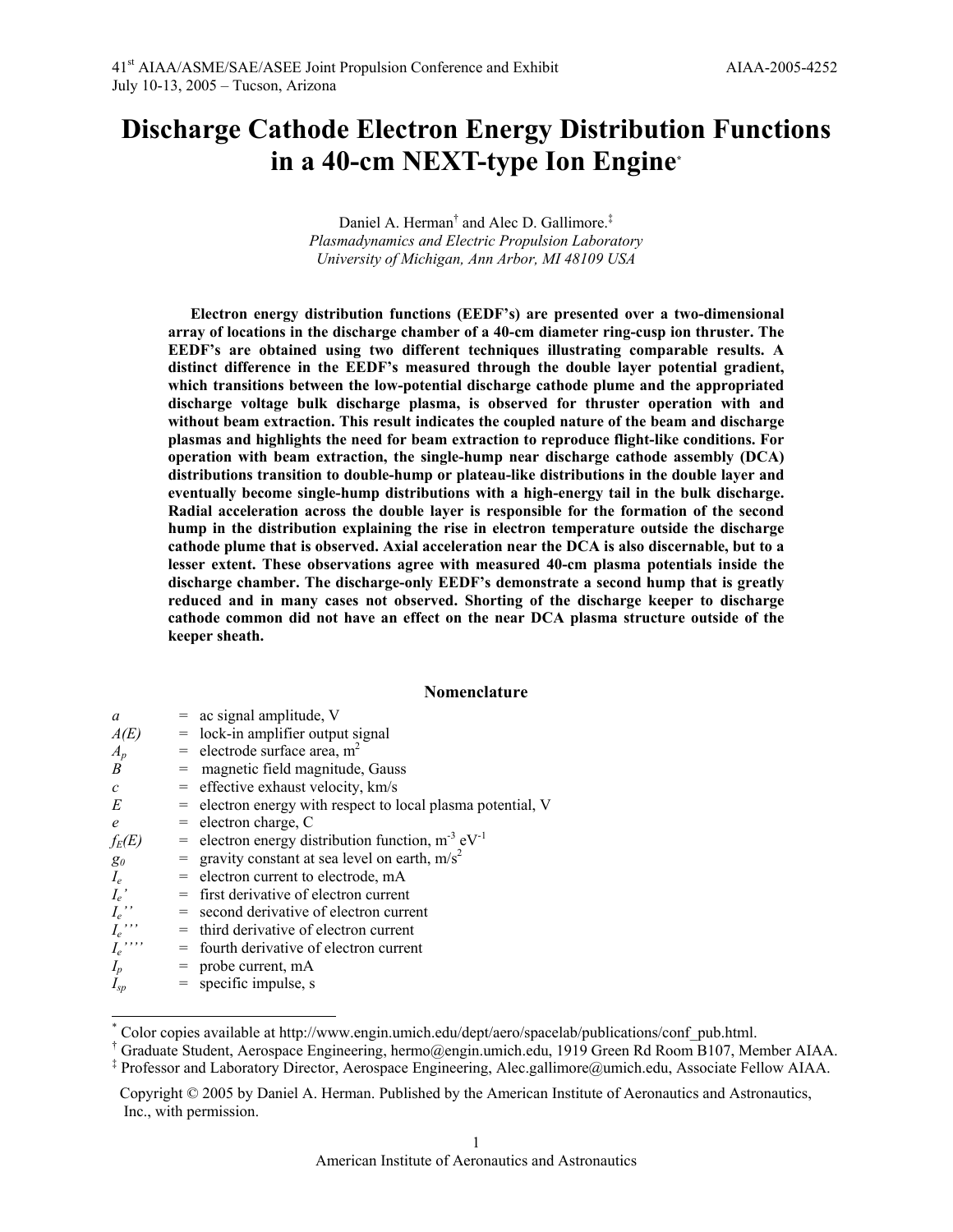| $J_a$                             | $=$ | acceleration grid current, mA                                 |
|-----------------------------------|-----|---------------------------------------------------------------|
| $J_h$                             | $=$ | beam current, A                                               |
| $J_{dc}$                          | $=$ | discharge current, A                                          |
| $J_{nk}$                          | $=$ | neutralizer keeper current, A                                 |
| $\boldsymbol{k}$                  | $=$ | Boltzmann's constant                                          |
| $m_e$                             |     | $=$ mass of an electron, kg                                   |
| $M_i$                             |     | = initial mass of spacecraft (including propellant), kg       |
| $M_f$                             |     | = final mass of spacecraft (dry mass), kg                     |
| m                                 | $=$ | propellant mass flow rate, kg/s                               |
| $\boldsymbol{N}$                  | $=$ | number density, cm <sup>-3</sup>                              |
| $P_b$                             |     | $=$ base pressure (air), Torr                                 |
| $P_c$                             |     | = corrected pressure (xenon), Torr                            |
| $P_i$                             |     | = indicated pressure (xenon), Torr                            |
| $P_0$                             |     | = discharge chamber pressure, Torr                            |
| q                                 |     | $=$ electron charge, C                                        |
| $\mathfrak{t}$                    |     | $=$ time, s                                                   |
| T                                 |     | $=$ thrust, N                                                 |
|                                   |     | $T_e$ or $T_{eV}$ = electron temperature, eV                  |
| V                                 | $=$ | voltage, V                                                    |
| $V_a$                             | $=$ | acceleration grid voltage, V                                  |
| $V_p$                             |     | = electrode bias voltage with respect to discharge cathode, V |
| $V_{ck-cc}$                       |     | $=$ keeper to cathode common voltage, V                       |
| $V_{dc}$                          |     | $=$ discharge voltage, V                                      |
| $V_{\rm g}$                       | $=$ | coupling voltage, V                                           |
| $V_{nk}$                          | $=$ | neutralizer keeper voltage, V                                 |
| $V_p$                             | $=$ | probe bias voltage, V                                         |
| $V_{plasma}$                      |     | $=$ local plasma potential, V                                 |
| $V_{s}$                           |     | $=$ screen grid voltage, V                                    |
| $\varDelta v$                     | $=$ | velocity increment, km/s                                      |
| $\phi_{\scriptscriptstyle\!\! p}$ |     | $=$ local plasma potential, V                                 |
| $\omega$                          |     | $=$ frequency, Hz                                             |

# **I. Introduction**

HE motivation for high exhaust velocity propulsion technology investment is illustrated by the Rocket Equation THE motivation for high exhaust velocity propulsion technology investment is illustrated by the Rocket Equation<br>
or Tsiolkovsky's Equation, named after famous mathematics teacher Konstantin Tsiolkovsky. The Rocket Equation identifies exhaust velocity as the important performance parameter in rocket propulsion.<sup>1</sup> The Rocket Equation illustrates that the fraction of the original vehicle mass that can be accelerated through a given velocity increment, ∆v, is a negative exponential in the ratio of that velocity increment to the effective exhaust velocity, c.

$$
\frac{M_f}{M_i} = e^{-\frac{\Delta v}{c}} = e^{-\frac{\Delta v}{I_{sp}g_0}}
$$
\n(1)

As illustrated in Eq. 1, the effective exhaust velocity is related to the performance parameter specific impulse, Isp, which is defined as the total impulse per unit weight of propellant, given by Eq. 2.

$$
I_{sp} \equiv \frac{T}{mg_0} = \frac{c}{g_0} \tag{2}
$$

Tsiolkovsky's Equation, Eq. 1, establishes the need for an effective exhaust velocity that is comparable with the mission ∆v if a significant fraction of the original mass is to be brought to the final velocity. Deep space missions are prime examples of high-∆v missions that benefit from high exhaust velocity, but this can also be true for northsouth station-keeping (NSSK) requirements in which long satellite lifetimes may require substantial ∆v's to overcome the solar radiation pressure drag and gravity gradients to maintain their orbit. It is clear that there are many missions that can benefit from high exhaust velocity, or equivalently high specific impulse, technologies.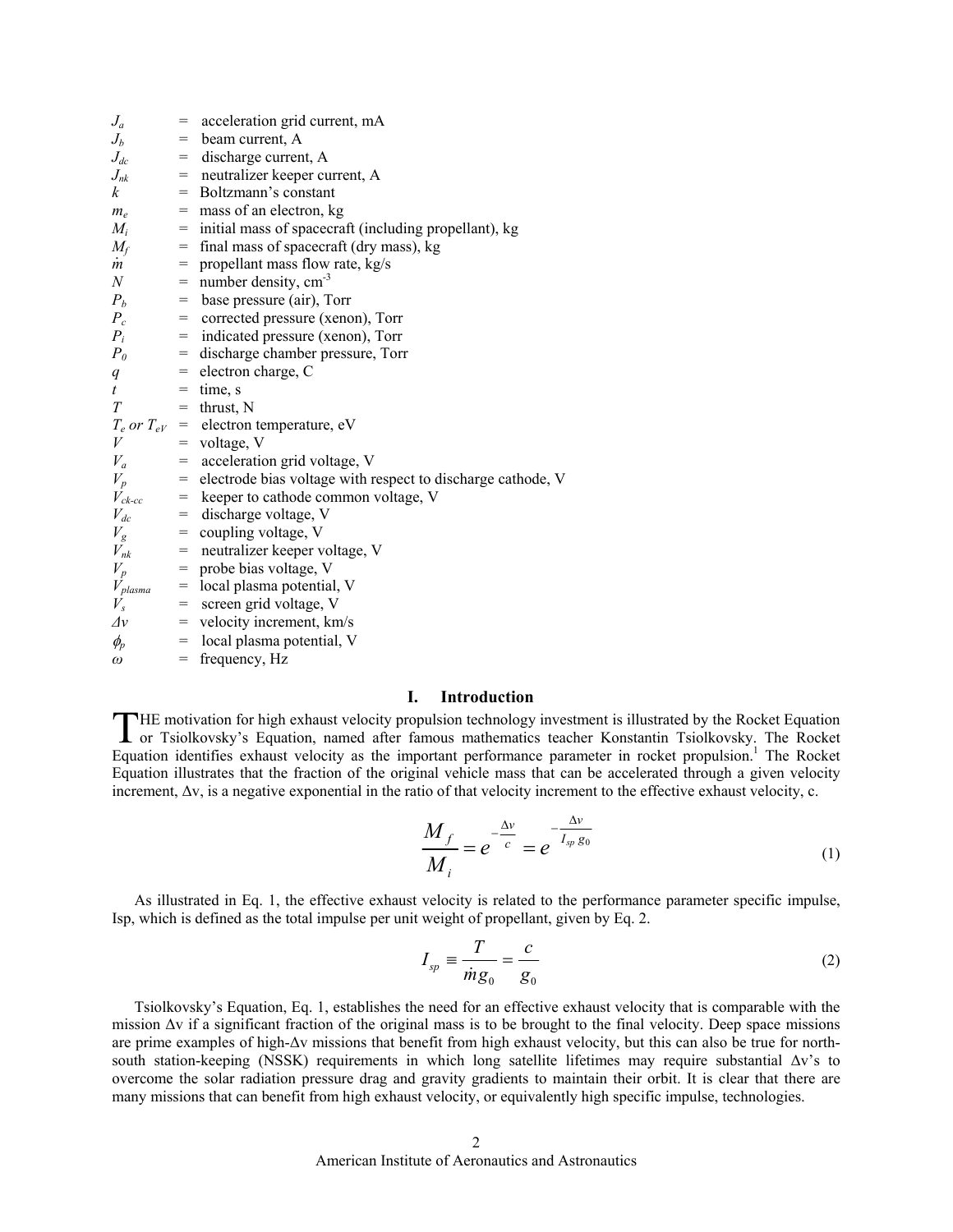Ion thrusters are high-efficiency, high specific impulse  $(I_{\rm SD})$  propulsion systems that are being proposed as the primary propulsion source for a variety of missions. Ion thruster technology has enabled new missions that had not been feasible using liquid propellant rocket technology. The NASA Solar Electric Propulsion Technology Applications Readiness (NSTAR) 30-cm ion thruster was the first ion engine to be used for primary spacecraft propulsion in the Deep Space One (DS1) mission, validating ion thruster technology maturity for space flight. With a design lifetime of 8,000 hours, the NSTAR ion thruster accumulated 16,265 hours of operation in space and the flight spare accumulated 30,352 hours of continuous operation in ground-based testing.<sup>2,3</sup>

A key component of the NSTAR program is ground-based testing of engineering model thrusters (EM's or EMT's) for extended periods of time. The first wear test of an engineering model 30-cm NSTAR thruster was the full-power (2.3-kW) 2000-hour wear test conducted at the NASA Glenn Research Center (GRC). The 2000-hour test, which did not employ a discharge cathode keeper, revealed extensive erosion of the two discharge cathodes used during the test.<sup>4</sup> Subsequent 1000-hour wear test and 8200-long duration test (LDT) employed a sacrificial keeper electrode demonstrating reduced discharge cathode erosion at an acceptable level  $(\sim 60 \text{ µm/khr})^{5-7}$  An Extended Life Test (ELT) of the NSTAR DS1 flight spare thruster, conducted at the Jet Propulsion Laboratory (JPL), revealed extensive keeper erosion that has yet to be fully explained. There is a lack of understanding of the discharge cathode assembly (DCA) erosion phenomena in ring-cusp ion thrusters. Engineering solutions, such as thicker keeper electrodes and more exotic keeper materials, may not be sufficient to achieve desired ion thruster lifetimes for future missions requiring several tens of thousands of hours.<sup>8,9</sup> A detailed understanding of the discharge plasma environment in ion thrusters will lead to better discharge designs and DCA erosion mitigation methods.

The successful demonstration of the NSTAR ion engine provides an off-the-shelf 2.3-kW ion engine suitable for discover class NASA missions. Several missions under consideration for the exploration of the Solar System have identified higher-power, higher-throughput 5/10-kW ion propulsion systems as a requirement for feasible missions.10 For larger flagship-type missions, specifically robotic exploration of the outer planets using 25-kW-class solar-powered electric propulsion, NASA GRC has led a team to develop the next generation ion thruster. The 40 cm xenon ion engine, termed NASA's Evolutionary Xenon Ion Thruster (NEXT) was selected in 2002 for technology development as part of the Next Generation Electric Propulsion Project (NGEP).<sup>11,12</sup>

Several investigations have been underway to diagnose discharge cathode erosion in the 30-cm NSTAR ion thruster involving Laser-Induced Fluorescence (LIF) measurements, measurement of energetic ions near the DCA, and (concurrent with this investigation) electrostatic probing of the discharge chamber and discharge cathode.<sup>13-20</sup> High-resolution discharge plasma characterization of the near-DCA region of a 30-cm NSTAR thruster has been accomplished utilizing a high-speed probe positioning system.<sup>21-24</sup> Mapping the internal plasma structure of the 30cm ion engine downstream of the DCA permitted the elimination of the potential hill theory as an explanation of the DCA erosion and illustrated a free-standing double layer plasma potential structure. The double layer is aligned with the axial magnetic field near the DCA and forms the transition between the low potential discharge cathode plume and the high potential bulk discharge plasma.

In an attempt to diagnose DCA erosion issues, an investigation of the discharge plasma structure of a 40-cm NEXT ion thruster has been initiated. To the author's knowledge this is the only internal investigation on a NEXT ion thruster to date. The purpose of this experiment is to obtain electron energy distribution functions (EEDF's) in the discharge chamber of the 40-cm NEXT ion engine, focusing on three regions: near the DCA, the bulk discharge, and the transition region between the two. The measurement of the EEDF's will help to explain the measured electron temperature trends in the Langmuir probe investigation of the LM4 thruster.25 A secondary probe, located closer to the ion optics, offers additional valuable discharge chamber data. Determination of the discharge plasma environment permits evaluation of the DCA erosion mechanisms and estimation of the NEXT DCA erosion rate.<sup>26</sup>

### **II. 40-cm NEXT Ion Thruster**

The NEXT ion engine follows the "derated" approach of the NSTAR program to preserve the NSTAR design heritage. This design approach maintains low beam current densities, low component operating temperatures (specifically the permanent magnets), and reduces operating voltages that can accelerate wear mechanisms. To maintain low beam current densities while increasing throughput, an engine twice the beam area of the NSTAR thruster was designed - beam diameter increased from 28-cm (NSTAR) to 40-cm (NEXT) doubles the beam extraction area. The higher beam area provides higher-power capability while maintaining comparable current densities, temperatures, and operating voltages. An input power of 4.7-kW on the NEXT engine operates at the same voltages and beam current density as 2.3-kW on the NSTAR engine. The NEXT engine is expected to yield the same operating lifetime while producing twice the thrust.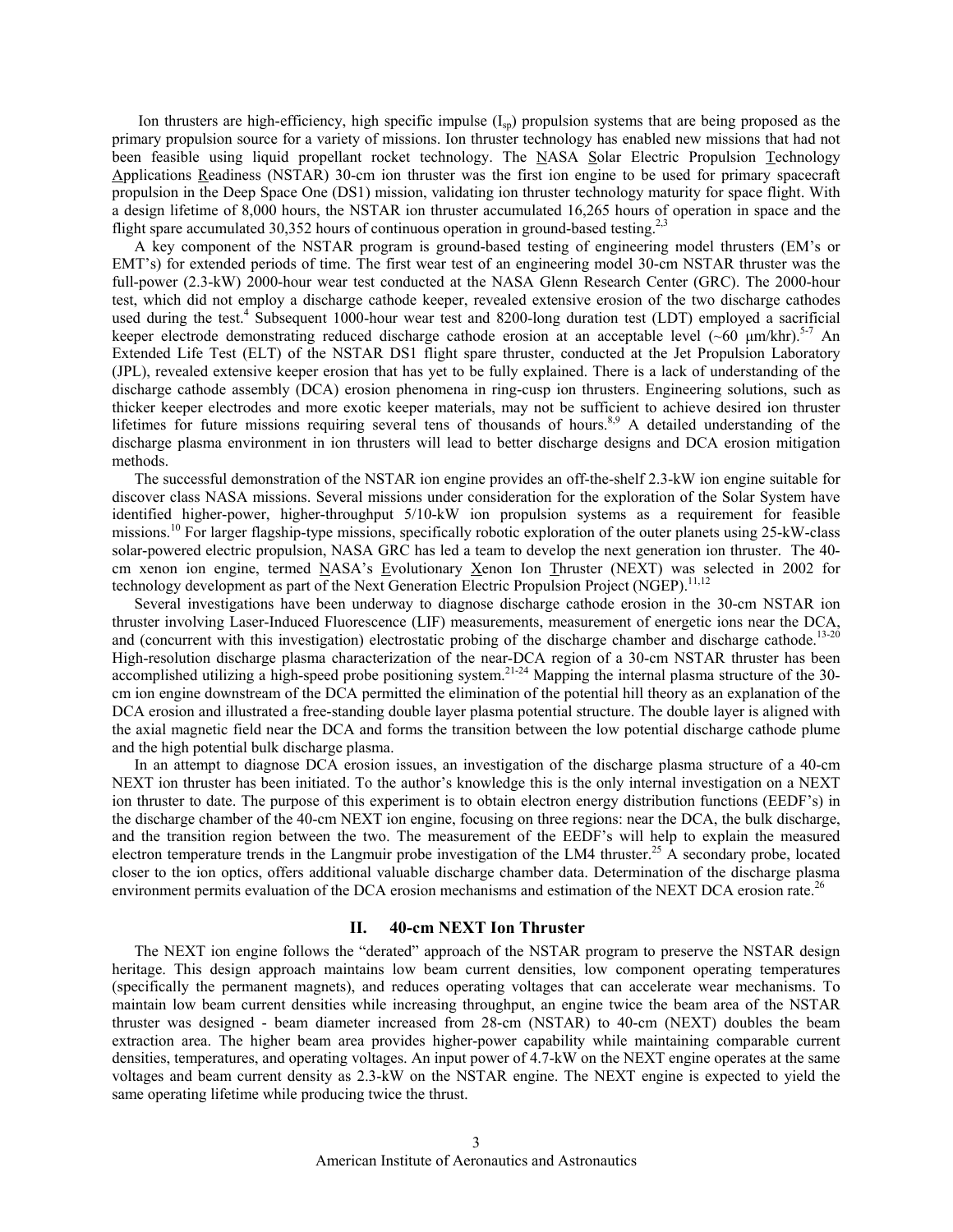# **A. NEXT Engine Design**

The major components of the NEXT engine are designed based upon the NSTAR thruster. These include a non-ferrous spun-form discharge chamber, comparable discharge and neutralizer hollow cathode designs, similar electrical isolation techniques, analogous flake retention mesh, and dished two-grid ion-optics system. Improvements beyond NSTAR include: improved beam flatness via magnetic field design, a compact propellant isolator, increased beam voltage (up to 1800 V), and advanced ion optics design. The discharge and neutralizer cathodes have increased dimensions to accommodate the elevated current required along with some minor modifications. Performance testing of two engineering model thrusters and a laboratory model thruster exhibit peak specific impulse and thrust efficiency ranges of  $4060 - 4090$  seconds and  $0.68 - 0.69$ , respectively, at the 6.1 kW power point.27 A 2000 hour wear test has been conducted on Engineering Model 1 (EM1) at a thruster input power of 6.9 kW demonstrating



**Figure 1. NEXT 40-cm engineering model ion thruster, courtesy of NASA.**

specific impulse, thrust efficiency, and calculated thrust of 4110 s, 0.694, and 237 mN respectively.<sup>28</sup> A longduration test of an EM thruster at NASA GRC has begun at the time of this publication and is expected to exceed 8000 hours of operation. At this date, the construction of a prototype model thruster is ongoing.<sup>29</sup>

# **B. Laboratory Model 4 (LM4) 40-cm NEXT Ion Thruster**

The fourth-built, 40-cm laboratory model NEXT ion engine, referred to as LM4, was designed, fabricated, and assembled at NASA GRC. The engine design was modified with the intention of conducting electrostatic probe measurements and future Laser-Induced Fluorescence (LIF) measurements, inside the discharge chamber for normal engine operation *with beam extraction*. The LM4 variant is functionally equivalent to the NASA NEXT EM design with several incorporated features to facilitate discharge plasma interrogation and LIF characterization. The principal modifications between the LM4 and the EM thrusters include:

- Rotation of the gimbal and ion optics mounting by 45 degrees.
- Fabrication of a purely cylindrical plasma shield to facilitate access to the discharge chamber and reduce the complexity of the discharge plasma containment design.



**Figure 2. Laboratory model 4 (LM4) 40-cm NEXT ion thruster.**

- Anode fabrication from welded stainless steel sheet opposed to the NEXT EM thruster spun stainless steel anode.
- Incorporation of mechanical cathodes (employing machined Macor to isolate the cathode common, cathode heater, and cathode keeper) for the LM4 as opposed to the brazed cathode assemblies of the NEXT EM thrusters.
- Incorporation of a machined stainless steel optics mounting ring assembly instead of the ion optics stiffener ring mounting assembly of the EM's.
- Iso-mica optics spacer and macor tabs used to hold the grids in place and set the grid gap.
- Modification of the high-voltage propellant isolator design.
- Modification of the neutralizer mounting (at 45 degrees).

These design changes have a negligible effect on the operation of LM4 when compared to the 40-cm Engineering Model thrusters (EM's), as verified by magnetic field mappings and engine performance testing.<sup>30</sup>

# **C. LM4 Engine Modifications**

Following confirmation of comparable performance to the EM's from characterization testing, the LM4 anode is modified for electrostatic probe access to the discharge chamber via slots in the side of the anode, shown in Figure 3. Slots are cut into the anode side and top for probe access and alignment of the probe to the discharge cathode assembly, respectively. Flanges are mounted to the slots permitting axial motion perpendicular to the flange opening and allowing easy transition between probe interrogation hardware and future LIF windows. The LM4 modifications and added hardware components are illustrated in Figure 3.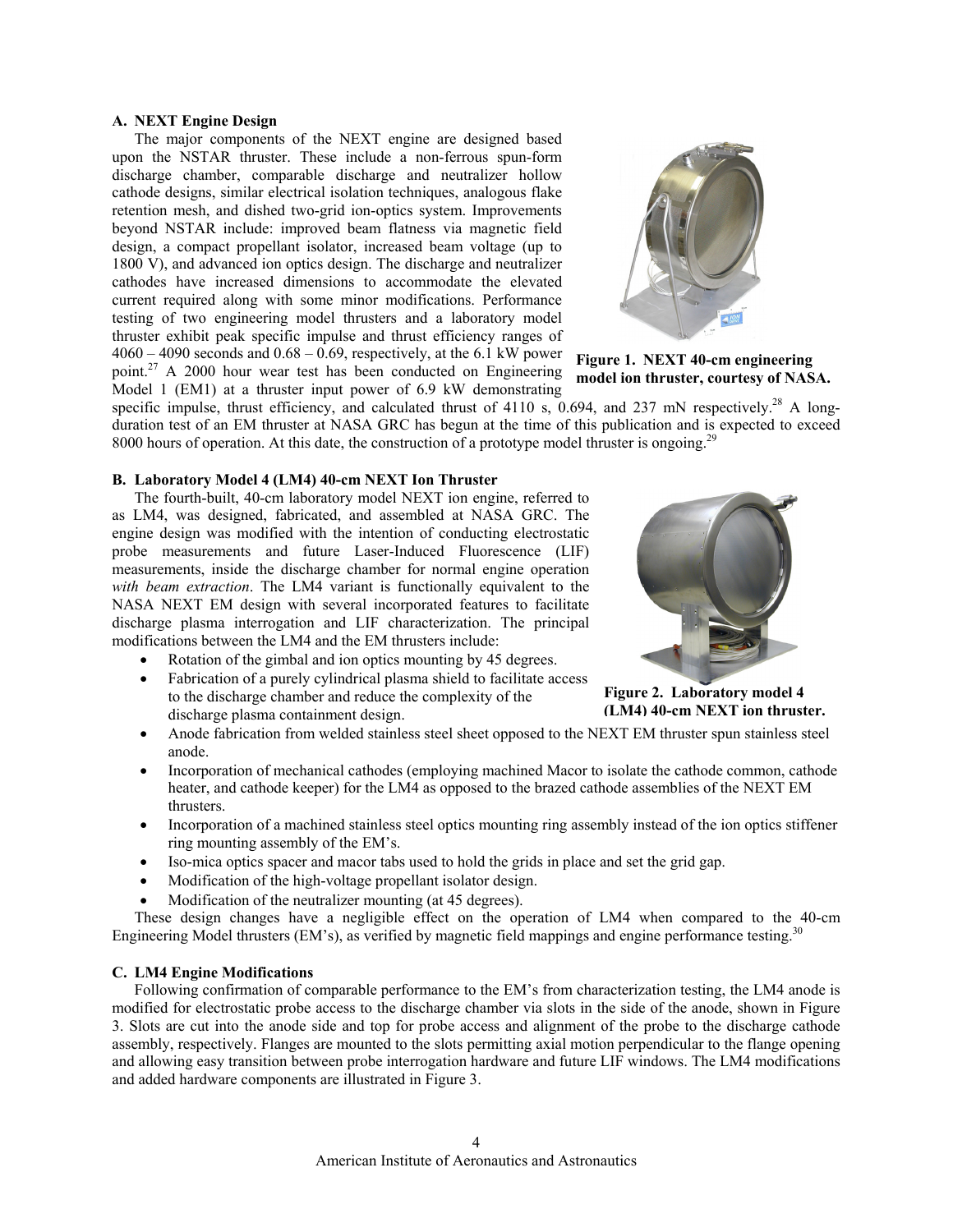

**Figure 3. LM4 discharge interrogation modifications. Schematic of the slots and mounting flanges on anode (left). The discharge plasma containment hardware is illustrated on the right.** 

# **III. Experimental Apparatus**

#### **A. Vacuum Testing Facility**

The LM4 discharge chamber investigations are conducted in the Plasmadynamics and Electric Propulsion Laboratory (PEPL) cylindrical 6-m-diameter by 9-m-long stainless steel-clad Large Vacuum Test Facility (LVTF). With seven cryopumps activated, surrounded by liquid nitrogen cooled baffles, the LVTF maximum pumping speed is 240,000 l/s on xenon (500,000 l/s on air). Pressure measurements, from a Varian model UHV-24 nude ion gauge with a Varian UHV senTorr vacuum gauge controller mounted on the LVTF wall, are corrected for xenon using the known base pressure on air, the indicated gauge pressure, and a correction factor of 2.87 for xenon according to, $31$ 

$$
P_c = \frac{P_i - P_b}{2.87} + P_b.
$$
 (3)

The LVTF is operated with either four or seven cryopumps depending upon ion thruster operating condition. With four cryopumps, the facility pumping speed is 140,000 l/s on xenon with a base pressure typically  $4x10^{-7}$  Torr. The LVTF can maintain a pressure in the low  $10^{-6}$  Torr range during operation of the LM4 at low-to-mid power with the four cryopumps activated. To reduce the ingested flow into the discharge chamber, the LM4 testing is conducted with four cryopumps for low-to-mid power and with seven cryopumps for higher power. With seven cryopumps activated, the LVTF base pressure is  $2x10^{-7}$  Torr. At the LM4 highest power condition permissible, the corrected background pressure is  $2.8x10^{-6}$  Torr for a total xenon flow rate of 5 mg/s.

# **B. High-speed Probe Positioning System (HARP)**

A linear motor assembly provides accurate direct linear motion of the probe with minimal discharge cathode plume residence times. The HARP system, shown in Figure 4, is a three-phase Trilogy 210 brushless dc servo motor consisting of a linear "U"-shaped magnet track and a "T"-shaped coil moving on a set of linear tracks. The linear encoder provides positioning resolution to 5  $\mu$ m.<sup>32</sup> A Pacific Scientific SC950 digital, brushless servo drive controls the motor. The HARP is a linear table with a 559 mm stroke length. The HARP is capable of moving small probes at speeds above 250 cm/s with acceleration rates above 7 g's. The entire HARP table is enclosed in a stainless steel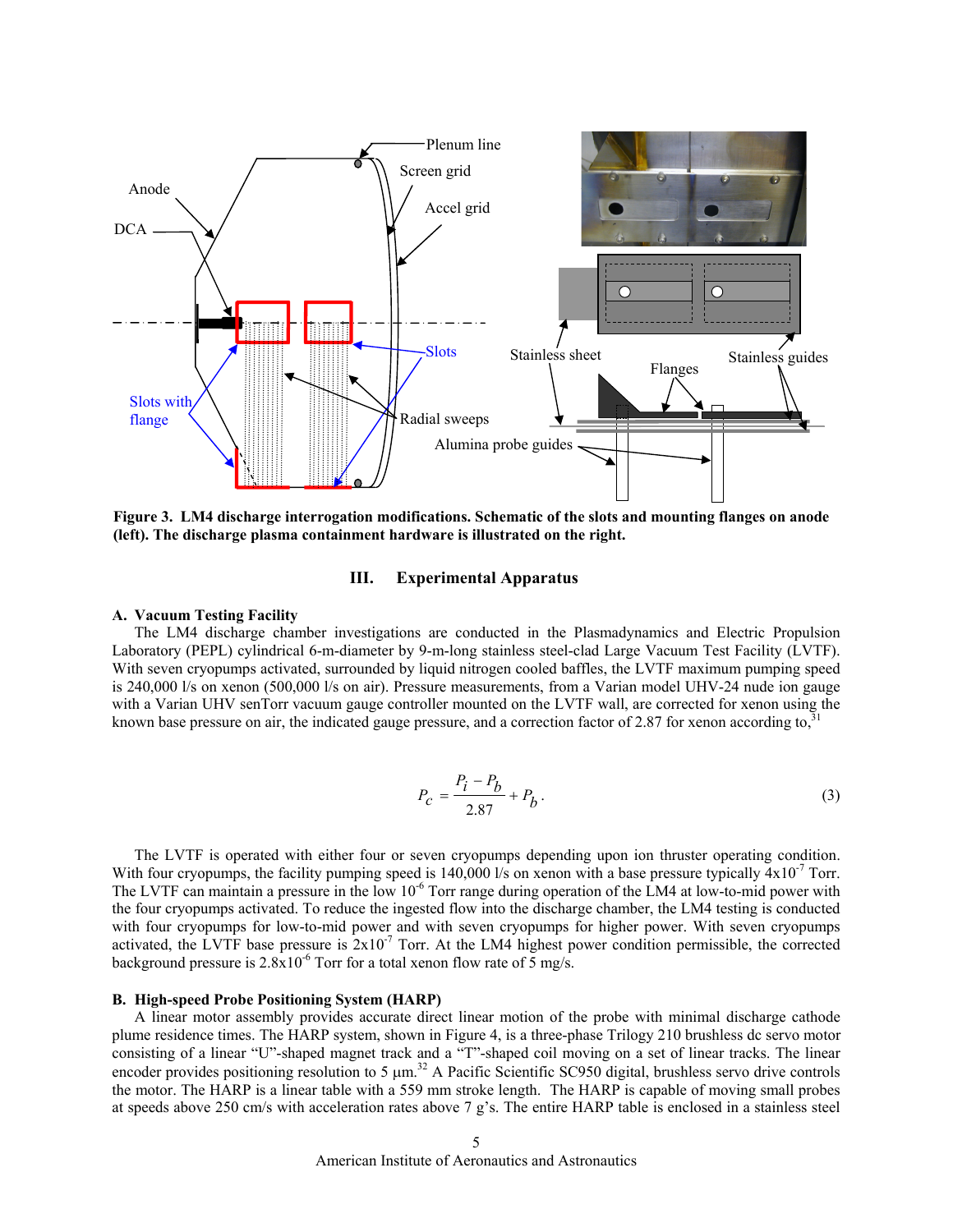shroud with a graphite outer skin. Residence times of the probe inside the discharge cathode plume are kept under 100 msec to minimize probe heating and discharge plasma perturbation. The HARP system was initially designed for internal discharge channel electrostatic probe measurements on Hall thrusters.<sup>14,32-36</sup> The HARP system is minimally modified for 30-cm NSTAR discharge chamber characterization and the near DCA 40-cm NEXT discharge plasma characterization.<sup>21-24</sup> The primary modifications include the probe mounting on-axis with the HARP and optimization of the control variables to achieve the desired sweep for trajectory given the HARP velocity and acceleration requirements.



**Figure 4. High-speed Axial Reciprocating Probe (HARP) positioning system.** 

# **C. Axial Movement of Probe**

A single-axis Aerotech ATS62150 linear ball screw translation table provides axial movement of the thruster relative to the probe. The Aerotech table has a travel length of 1.5 m with an accuracy of  $\pm$ 2.5 µm. A Renco RCM21 encoder provides precision measurement of the position of the thruster with a resolution of  $5 \mu m$  and a frequency response of 200 kHz. The orientation of hardware and probes is illustrated in Figure 5. Two staggered electrostatic probes are inserted into the LM4 discharge plasma in the radial direction. The upstream probe characterizes the near-DCA region, while the downstream probe characterizes the near-optics region. The near-DCA mapping begins  $\sim$ 1.5 mm downstream of the discharge keeper face with an axial resolution of 1 mm. Each probe is activated individually, with the dormant probe floating. When actuated, the probe extends to the thruster centerline then returns to the starting location recessed inside the translating alumina tube. When not in use, the probes are recessed in the guiding alumina tube protecting the probes and reducing probe perturbations on the LM4 thruster operation.



**Figure 5. LM4 and HARP orientation with the translating table permitting axial movement.**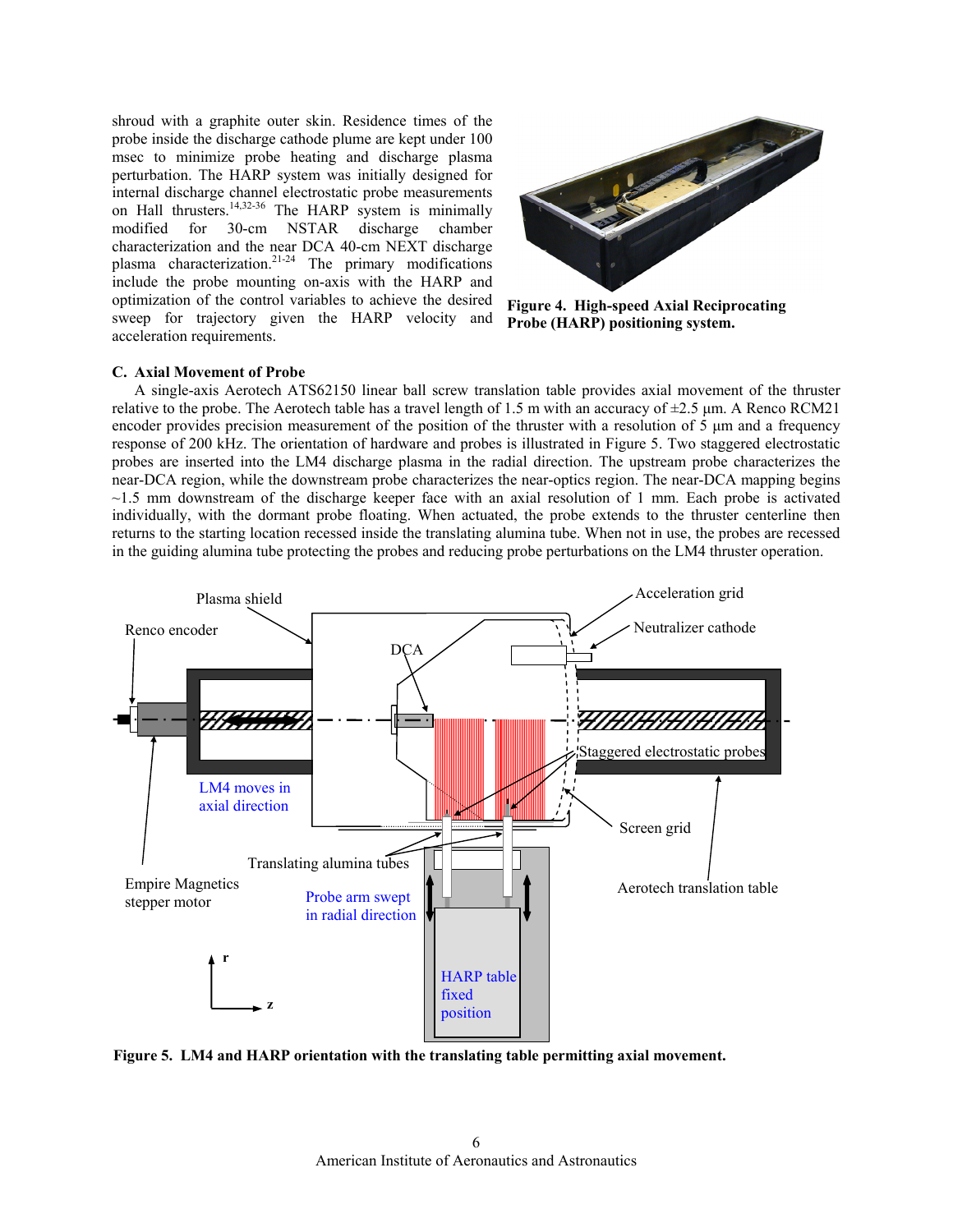#### **IV. Langmuir Probe Diagnostic**

Electrostatic probes have been extensively used to measure plasma parameters since their inception. Langmuir probes, named after the pioneering work performed by Irving Langmuir and collaborators, are one of the oldest and widely used probes in plasma characterization.<sup>37,38</sup> The single Langmuir probe consists of a single electrode connected to an external electrical circuit allowing variation of the probe voltage, V, with respect to the local plasma. Measurement of the probe bias voltage and collected current are plotted giving the current-voltage characteristic (I-V curve). Langmuir probes can be used to determine the electron energy distribution function (EEDF) at the point of interest. Two different techniques are used in this investigation: the Druyvesteyn method (or second derivative method) and the harmonic method (or ac method).

## **A. Druyvesteyn or Second Derivative Method**

Druyvesteyn was the first to utilize the fact that the second derivative of the electron current with respect to the probe bias voltage is proportional to the electron energy distribution function (EEDF) if the velocity distribution is isotropic, given in Eq. 4:

$$
f_E(E) = \frac{-4}{A_p e^2} \left( \frac{m_e (V_{plasma} - V)}{2e} \right)^{\frac{1}{2}} \frac{d^2 I_e(V)}{dV^2} \quad V_p < 0 \tag{4}
$$

where E is in eV and the EEDF,  $f_E(E)$ , is in m<sup>-3</sup>eV<sup>-1</sup>. If the EEDF is Maxwellian, Eq. 4 can be integrated twice to give the theoretical electron current as a function of probe voltage below the plasma potential.

$$
I_e(V) = \left(eA_p N \sqrt{\frac{kT_e}{2\pi m_e}}\right) \exp\left(\frac{-e(V_{plasma} - V)}{kT_e}\right) \tag{5}
$$

Unfortunately, Eq. 4 is difficult to calculate because of the inaccuracies introduced by taking the second derivative of an experimentally measured I-V characteristic. Data smoothing and sophisticated data analysis techniques are often utilized to reduce the introduced error. To assist in error reduction further, multiple I-V traces are averaged to remove noise in the characteristics.

#### **B. Harmonic or AC Method**

Calculation of the EEDF utilizing the Druyvesteyn method is difficult owing to the amplification of noise when differentiating the original I-V characteristic. The harmonic method allows direct electronic determination of the second derivative. In the harmonic method, a small ac signal is superimposed on the dc probe voltage. The dc current rises by a small amount, which is proportional to the second derivative. A Taylor expansion of the modulated electron current reveals that the second derivative term is proportional to the term containing the second harmonic of the small input ac signal, illustrated in Eq.  $6.39,40$ 

$$
I_e(V_p + a \cdot \sin(\varpi t)) = \left[ I_e + \frac{a^2}{4} I_e'' + \frac{a^4}{64} I_e''' + \dots \right] \text{ dc component}
$$
  
+ 
$$
\left[ aI_e' + \frac{a^3}{8} I_e''' + \dots \right] \sin(\varpi t) \text{ undistorted ac component}
$$
  
- 
$$
\left[ \frac{a^2}{4} I_e'' + \frac{a^4}{48} I_e'''' + \dots \right] \cos(2\varpi t) \text{ second harmonic}
$$
  
- 
$$
\left[ \frac{a^3}{24} I''' + \dots \right] \sin(3\varpi t) + \left[ \frac{a^4}{192} I_e'''' + \dots \right] \cos(4\varpi t) + \text{higher order harmonics}
$$
 (6)

American Institute of Aeronautics and Astronautics 7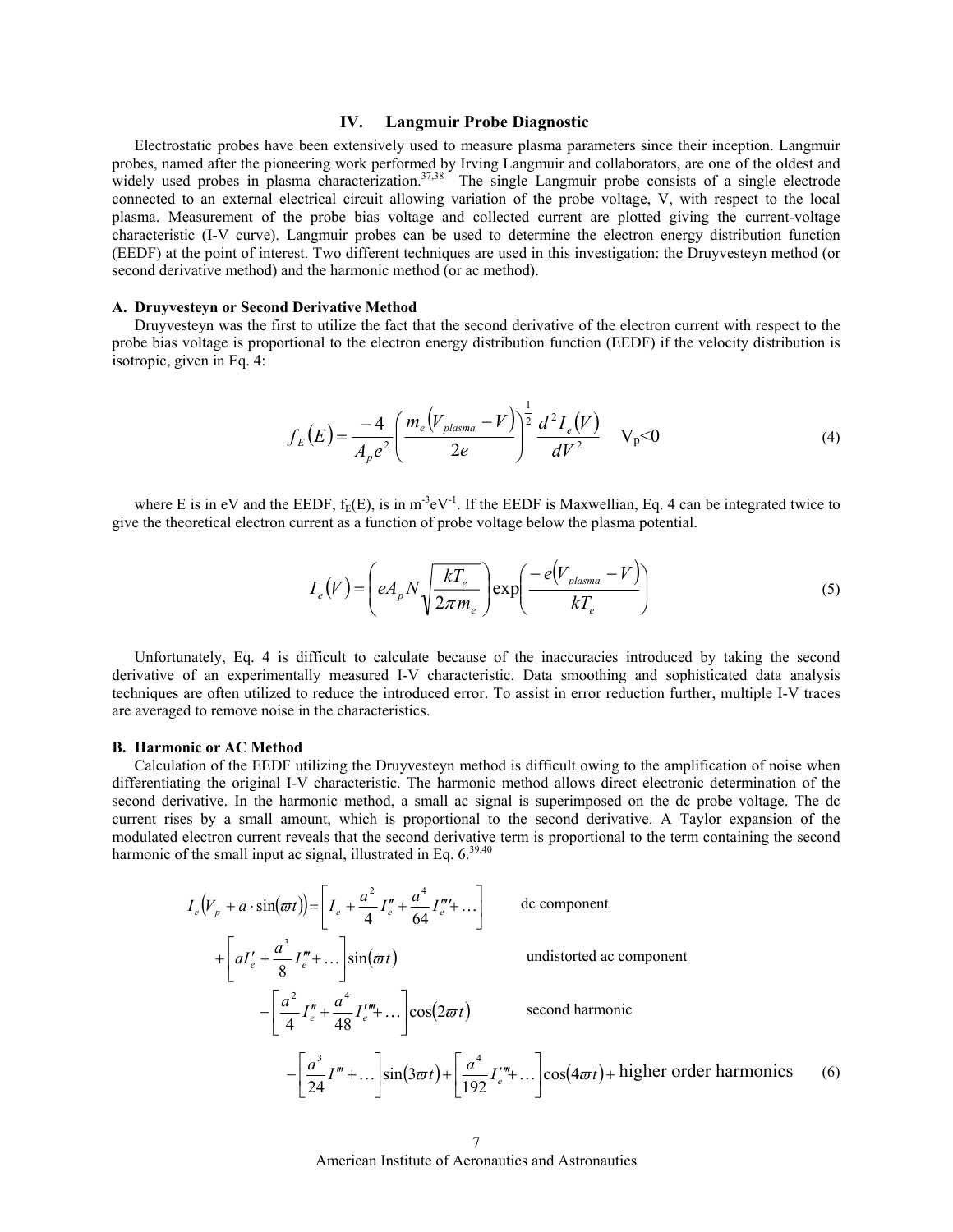For a sufficiently low amplitude ac signal  $(a<, the increase of the dc current can be approximated by Eq. 7.$ Since  $I_p \tilde{\sim} I_e$ " for sufficiently negative probe potentials, the second derivative of  $I_e$  can be determined directly from the second harmonic. A lock-in amplifier is utilized to obtain the second harmonic, which is related to the second derivative of the electron current by:

$$
\Delta I_e = \frac{1}{4} a^2 I_e''(V_p). \tag{7}
$$

#### **C. Langmuir Probe Electrode**

The Langmuir probe design consists of 0.13 or 0.18-mm-diameter cylindrical tungsten electrode with  $\sim$ 2 mm of exposed length, illustrated in Figure 6. A large length-to-diameter ratio minimizes end effects. The electrode is held inside a double-bore piece of 99.8% pure alumina epoxied to a larger double-bore piece of 99.8% pure alumina. The ceramic probe material and tungsten filament are necessitated by the high temperature discharge chamber environment. The total probe length is approximately 0.5 m. After the probes are constructed, each is inspected under magnification to ensure cylindrical geometry. The probe tip electrodes are measured with a digital caliper and double checked under magnification.



**Figure 6. Langmuir probe tip design illustrating the components and physical dimensions.** 

## **D. EEDF Circuitry**

For the Druyvesteyn (second derivative) method, the probe is connected to a floating Kepco BOP 100-2M programmable bipolar power supply that is driven by a floating signal generator. The bipolar power supply and generator are used to rapidly sweep the bias voltage permitting continuous I-V curves, facilitating differentiation. The Langmuir probe is biased with respect to the discharge cathode. A function generator provides a ramping voltage signal at 200 Hz with the resulting bipolar sweep from  $+ 30$  to  $- 40$  volts with respect to discharge cathode common, covering both electron and ion saturation regions. The outputs from the isolation amplifiers are sent to an oscilloscope where they are stored on a PC via a National Instruments GPIB interface.

The harmonic (ac) method utilizes an additional function generator to supply the ac signal, which is superimposed on the dc ramping bias voltage. The small ac signal has an amplitude of 4 V pk-pk and a frequency of 2 kHz. The dc ramping voltage has a range of + 32 to -24 volts (referenced to discharge cathode common) and a frequency of 5 Hz. A Stanford Research Systems SR810 DSP lock-in amplifier is used to measure the second harmonic of the probe current signal. The SRS SR810 DSP has a full scale sensitivity of 2 nV and a frequency range of 1mHz to 102 kHz. The relative phase error is <0.01° and time constants as low as 10 µs. A summing circuit combines the two signals that are sent to the bipolar supply to set the probe bias voltage. The harmonic EEDF is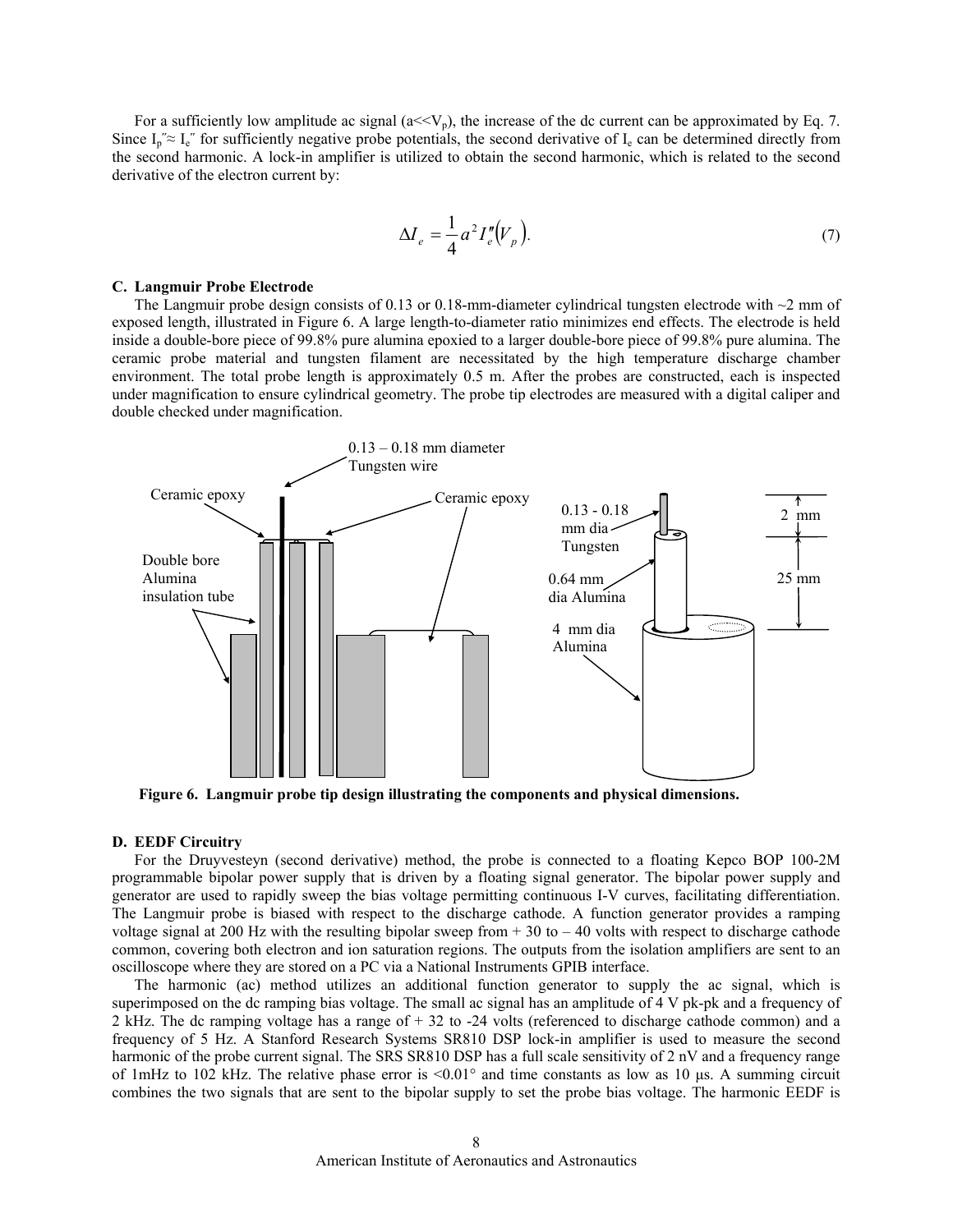applied to the LM4 engine without beam extraction due to the number of electronics involved in the experimental setup that would have to float.

The isolated voltage and current measurement circuit is a modified version of the Langmuir probe circuit used in previous LM4 testing.<sup>25</sup> The circuit is built around two Analog Devices AD210 wide bandwidth isolation amplifiers, capable of handling up to 2500 volts of common mode voltage, providing an input impedance of  $10^{12} \Omega$ , and a fullpower bandwidth of 20 kHz. The low-impedance output (1  $\Omega$  maximum) is connected to a Tektronix TDS 3034B digital oscilloscope that acquires the I-V data and saves it to a computer. Figure 7 illustrates the electronics and circuitry used to capture the EEDF's. All connections extending outside the vacuum chamber are made using highvoltage (5 kV) SHV coaxial cables and feedthroughs.



**Figure 7. Druyvesteyn (second derivative) and Harmonic (ac) methods circuit and electronics. The additional components and different resistor sizes for the harmonic method are indicated in blue.** 

## **E. Data Analysis**

The scientific graphing package Igor is used to analyze the data. Two data analysis methods are used for the corresponding EEDF measurement methods.

# *1. Druyvesteyn Method Analysis*

The EEDF's are obtained from the second derivative of the averaged I-V characteristics. The averaging of  $>20$  I-V pairs greatly reduces the noise in the current-voltage curve as illustrated in Figure 8, and serves as the starting point for the Druyvesteyn data analysis. The resulting averaged I-V curve contains roughly 200 data pairs.



**Figure 8. Sample averaged I-V characteristic at the closest axial location along centerline location using the floating bipolar supply and function generator (No smoothing applied).**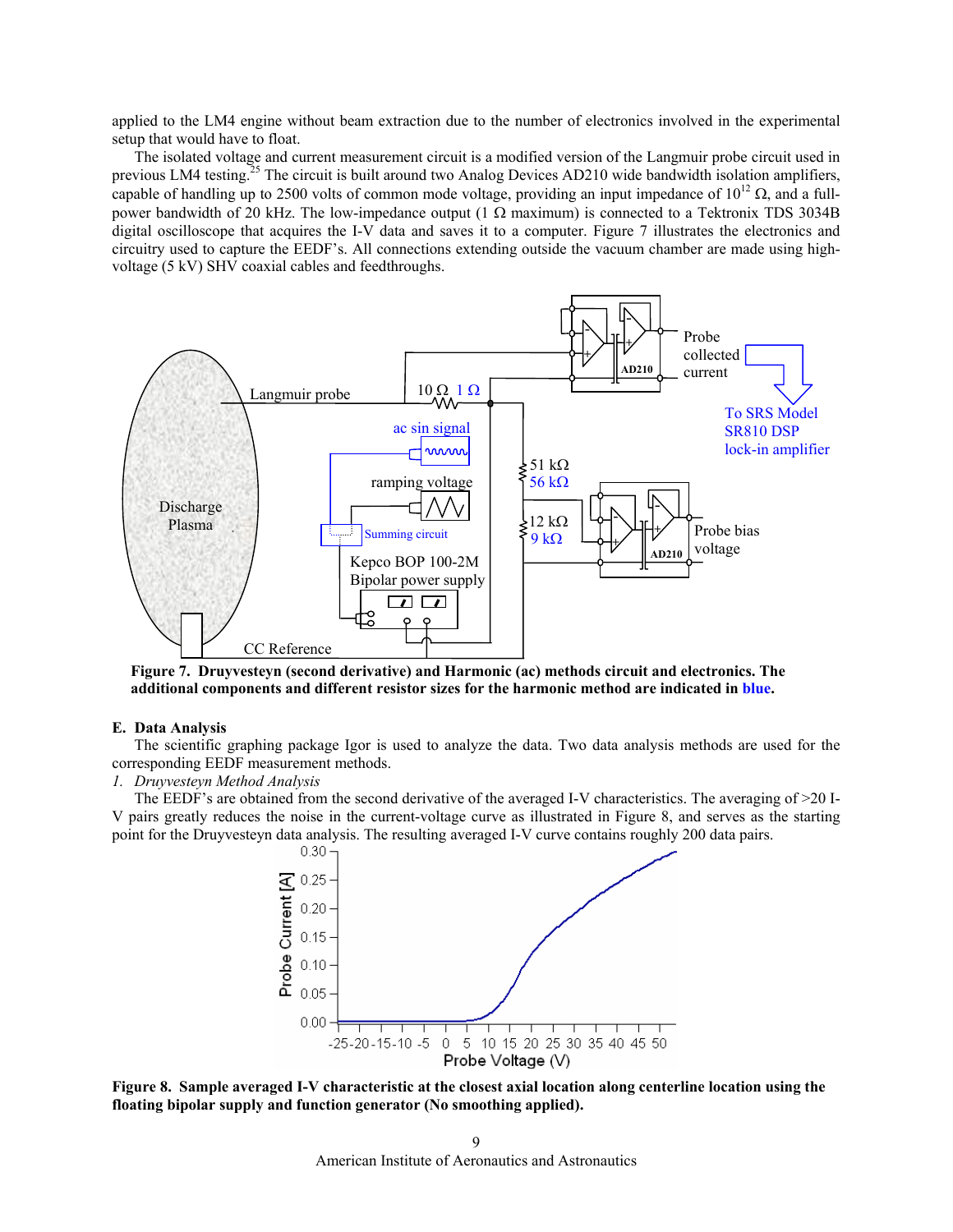Druyvesteyn has shown that the EEDF is proportional to the second derivative of the probe current:

$$
f_E(E) \propto \sqrt{E} \cdot \frac{d^2 I_p}{dV_p^2}
$$
 (8)

where  $E = (V_{plasma} - V)$ . The local plasma potential at the location of the EEDF measurement is determined from floating emissive probe results on the LM4 thruster.<sup>26</sup> A 5-point box smoothing is applied to the I-V curve to reduce noise. After the numeric first derivative, an 11-point box smoothing algorithm is applied to the resultant I'-V curve before the second derivative is applied. After the second numeric differentiation is applied, the resultant I''-V curve is again smoothed in the same fashion as the first derivative. The second derivative is multiplied by the square root of the energy with respect to the local plasma potential giving the EEDF. Finally the EEDF is normalized by the area under the curve and multiplied by the local plasma number density measured from single Langmuir probe giving the electron energy distribution in the plasma.<sup>25</sup>

#### *2. Harmonic Method Analysis*

The second harmonic of the probe current, measured by the lock-in amplifier, is proportional to I''. Ten measurements are made at each spatial location and the signals are averaged to remove the noise in the measurement. The output of the lock-in amplifier,  $A(E)$ , is related to the electron energy distribution function by:

$$
f(E) = \sqrt{E}A(E). \tag{9}
$$

In Eq. 9, E is the voltage with respect to local plasma potential. Similar to the Druyvesteyn method data analysis, the distribution function calculated by Eq. 9 is normalized and the result multiplied by the local plasma number density giving the electron energy distribution in the plasma.

# **F. Magnetic Field Effects**

The magnetic field can affect Langmuir probe results by altering the I-V characteristic. The primary effect of the magnetic field is to confine electrons to spiral along the magnetic field lines. As a result, sheath structures around probes are no longer symmetric and can become oblong. The magnetic field can lead to EEDF anisotropy. The primary effect of the magnetic field is to confine electrons within a Larmor radius and depress diffusion across the magnetic field. Passoth determined that EEDF anisotropy depends upon the ratio  $B/p_0$ , where  $p_0$  is the pressure in the containment vessel (in this case the discharge chamber).<sup>41</sup> It has been shown experimentally that EEDF anisotropy is negligible for  $B/p_0 \le 2.5x10^6$  G/Torr.<sup>42</sup>

The LM4 thruster has a maximum magnetic field (B), in the bulk discharge and near-DCA regions, occurring near the DCA along centerline. The maximum magnitude of the magnetic field in the near-DCA regions investigated is several tens of Gauss and the pressures in the discharge chambers of the engines are estimated to be  $\sim 10^{-4}$  Torr. The LM4 measurements made near the cusps at the anode can reach magnetic field magnitudes on the order of a few hundred Gauss. The value of  $B/p_0$  near the DCA is  $1x10^6$ , and for the worst case, near the anode magnetic field cusps, is  $2x10^6$ ; therefore no substantial anisotropy (due to the magnetic field) in the EEDF is expected for the spatial locations interrogated.

# **G. Error Analysis**

The primary error in the Druyvesteyn method results from noise in the measured signal that is amplified when taking derivatives. This introduces substantial error to the EEDF calculated using this method even when using advanced smoothing techniques and averaging multiple I-V data sets. The result of over-smoothing the data and numeric derivatives are to remove small voltage-spanning distribution features. The amount of smoothing applied to the current and resultant derivatives is minimized while producing smooth EEDF's.

Most of the uncertainty in the harmonic EEDF measurement is associated with higher-order derivatives that contribute to the signal detected by the lock-in amplifier. The small superimposed ac signal may also penetrate into the plasma causing oscillations. The estimated error in the harmonic EEDF measurement is approximately 8%. The high-frequency ac amplitude used is 4 volts pk-pk to achieve a satisfactory signal-to-noise ratio. This amplitude is higher than desired and may smooth out EEDF structures whose voltage width is smaller than this amplitude. Because this method is not easily implemented for engine operation with beam extraction, the measured EEDF's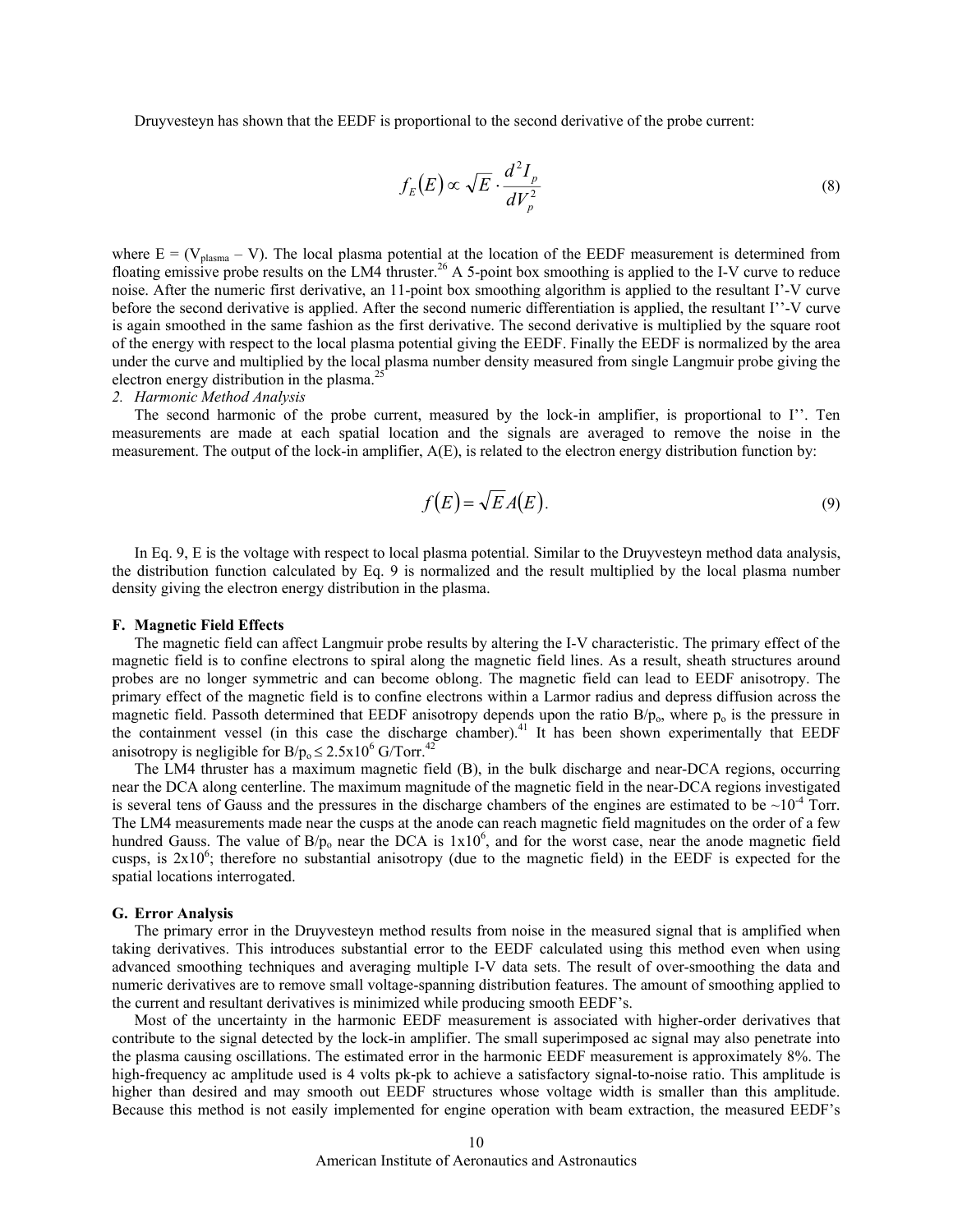may be different than those for flight-like operation. It has been observed that the discharge electron temperatures without beam extraction are decreased compared to operation with a beam.<sup>25</sup> The electron temperature and EEDF are intimately related, thus it is expected that the discharge-only (no beam extraction) EEDF's will differ from those observed with beam extraction.

# **H. Operating Conditions Investigated**

The LM4 thruster EEDF investigation is performed over a variety of thruster operating conditions limited at high-power by the beam and discharge power supplies. The investigation covers a range of conditions from low-tomid power. In addition to the nominal operation with beam extraction, the thruster is operated with discharge-only and with the discharge keeper shorted to discharge cathode common. The Druyvesteyn (second derivative) method EEDF (DEEDF) operating conditions are listed in Table 1. The harmonic (ac) method EEDF (HEEDF) operating conditions are illustrated in Table 2. The mapping of the electron energy distribution function illustrates negligible sensitivity to thruster power level. Due to the large number of EEDF's for each operating condition (9,240 EEDF's for each probe), only select profiles of the discharge chamber EEDF's are presented. A comprehensive display of the data collected can be found in Reference 30.

# **Table 1. LM4 Druyvesteyn Electron Energy Distribution Function (DEEDF) nominal Thruster Operating Conditions (TOC Levels), Discharge-only Level (DL), and reference NEXT self-assigned Throttling Levels (TH Levels).**

|                    |                              |                          |                |                          |       |       |       |       |      | Main   | D.C.  | Neut | Vck-           |          |                          |
|--------------------|------------------------------|--------------------------|----------------|--------------------------|-------|-------|-------|-------|------|--------|-------|------|----------------|----------|--------------------------|
|                    | <b>TH</b>                    | Vs                       | Jb             | Va                       | Ja    | Vdc   | Jdc   | Vnk   | Jnk  | Flow   | Flow  | Flow | <b>CC</b>      | Vg       | Pressure                 |
|                    | Level                        | [v]                      | [A]            | ſV                       | [mA   | ſ۷1   | [A]   | ГVІ   | [A]  | [sccm] | [sccm | sccm | ГVІ            | ſV       | [Torr                    |
|                    | <b>TH 34</b>                 | 1567                     | 3.10           | $-210.0$                 | 10.50 |       | 17.68 |       | 3.00 | 43.47  | 4.54  | 4.01 |                |          |                          |
|                    | DEEDF TOC 34'                | 1501                     | 3.10           | $-210.$                  | 18.47 | 23.85 | 17.54 | 13.29 | 3.00 | 43.5   | 4.48  | 4.01 | 4.68           | $-12.35$ | 3.5E-06                  |
| seconds<br>$-3800$ | <b>TH 20</b>                 | 1567                     | 2.00           | $-210.0$                 | 6.80  |       | 14.12 |       | 3.00 | 25.79  | 3.87  | 2.50 |                |          |                          |
|                    | DEEDF TOC 20'                | 1500                     | 2.00           | $-210.$                  | 8.43  | 24.51 | 13.95 | 13.51 | 3.00 | 24.9   | 3.79  | 2.50 | .94            | $-12.41$ | 2.6E-06                  |
|                    |                              |                          |                |                          |       |       |       |       |      |        |       |      |                |          |                          |
|                    | <b>TH32</b>                  | 1179                     | 3.10           | $-200.0$                 | 10.50 |       | 18.63 |       | 3.00 | 43.47  | 4.54  | 4.01 | $\overline{a}$ |          | $\overline{\phantom{0}}$ |
|                    | DEEDF TOC 32                 | 1179                     | 3.10           | -200.1                   | 18.68 | 24.20 | 18.03 | 13.25 | 3.00 | 43.4   | 4.48  | 4.01 | 4.70           | $-12.59$ | 3.5E-06                  |
| seconds<br>3300    | TH 18                        | 1179                     | 2.00           | $-200.0$                 | 6.80  |       | 14.72 |       | 3.00 | 25.79  | 3.87  | 2.50 |                |          |                          |
|                    | DEEDF TOC 18a                | 1179                     | 2.00           | $-200.4$                 | 8.36  | 24.79 | 14.04 | 13.99 | 3.00 | 25.0   | 3.85  | 2.50 | 2.31           | $-12.69$ | 2.5E-06                  |
|                    | DEEDF TOC 18b                | 1179                     | 2.00           | $-200.$                  | 8.43  | 24.83 | 14.10 | 13.63 | 3.00 | 24.9   | 3.79  | 2.50 | 2.19           | $-12.34$ | 2.6E-06                  |
|                    | TH <sub>8</sub>              | 1179                     | 1.20           | -200.0                   | 4.10  |       | 8.83  |       | 3.00 | 14.23  | 3.57  | 3.00 |                |          |                          |
|                    | DEEDF TOC 8a                 | 1180                     | 1.20           | $-200.0$                 | 4.14  | 25.75 | 8.85  | 13.92 | 3.00 | 14.6   | 3.82  | 3.20 | 3.41           | $-12.21$ | 2.0E-06                  |
|                    | DEEDF TOC 8b                 | 1179                     | 1.20           | -200.0                   | 4.77  | 25.82 | 8.75  | 14.76 | 3.00 | 15.0   | 4.39  | 3.11 | 3.78           | $-12.02$ | 2.0E-06                  |
|                    | DEEDF TOC 8<br>CK-CC shorted | 1179                     | 1.20           | $-200.1$                 | 5.10  | 25.81 | 8.72  | 15.24 | 3.00 | 15.0   | 4.39  | 3.11 | 0.00           | $-11.71$ | 2.0E-06                  |
|                    | DEEDF DL 8                   | $\overline{\phantom{a}}$ | $\overline{a}$ | $\overline{\phantom{a}}$ | 23.00 | 23.75 | 8.74  | 15.90 | 3.00 | 14.3   | 3.63  | 3.11 | 7.40           | $-1.55$  | $2.0E-06$                |
|                    |                              |                          |                |                          |       |       |       |       |      |        |       |      |                |          |                          |
| Power<br>No∫       | TH <sub>3</sub>              | 650                      | 1.20           | $-144.0$                 | 4.10  |       | 9.54  |       | 3.00 | 14.23  | 3.57  | 3.00 |                |          |                          |
|                    | DEEDF TOC 3                  | 650                      | 1.20           | $-144.0$                 | 4.52  | 26.18 | 9.96  | 14.42 | 3.00 | 14.5   | 3.63  | 3.11 | 2.85           | $-12.45$ | 2.0E-06                  |
|                    | TH <sub>0</sub>              | 275                      | 1.00           | $-500.0$                 | 3.40  |       | 7.99  |       | 3.00 | 12.32  | 3.52  | 3.00 |                |          |                          |
|                    | DEEDF TOC 0                  | 275                      | 1.01           | $-500.0$                 | 3.58  | 26.11 | 7.85  | 14.70 | 3.00 | 12.6   | 3.90  | 3.11 | 4.7            | $-12.50$ | 1.9E-06                  |
|                    |                              |                          |                |                          |       |       |       |       |      |        |       |      |                |          |                          |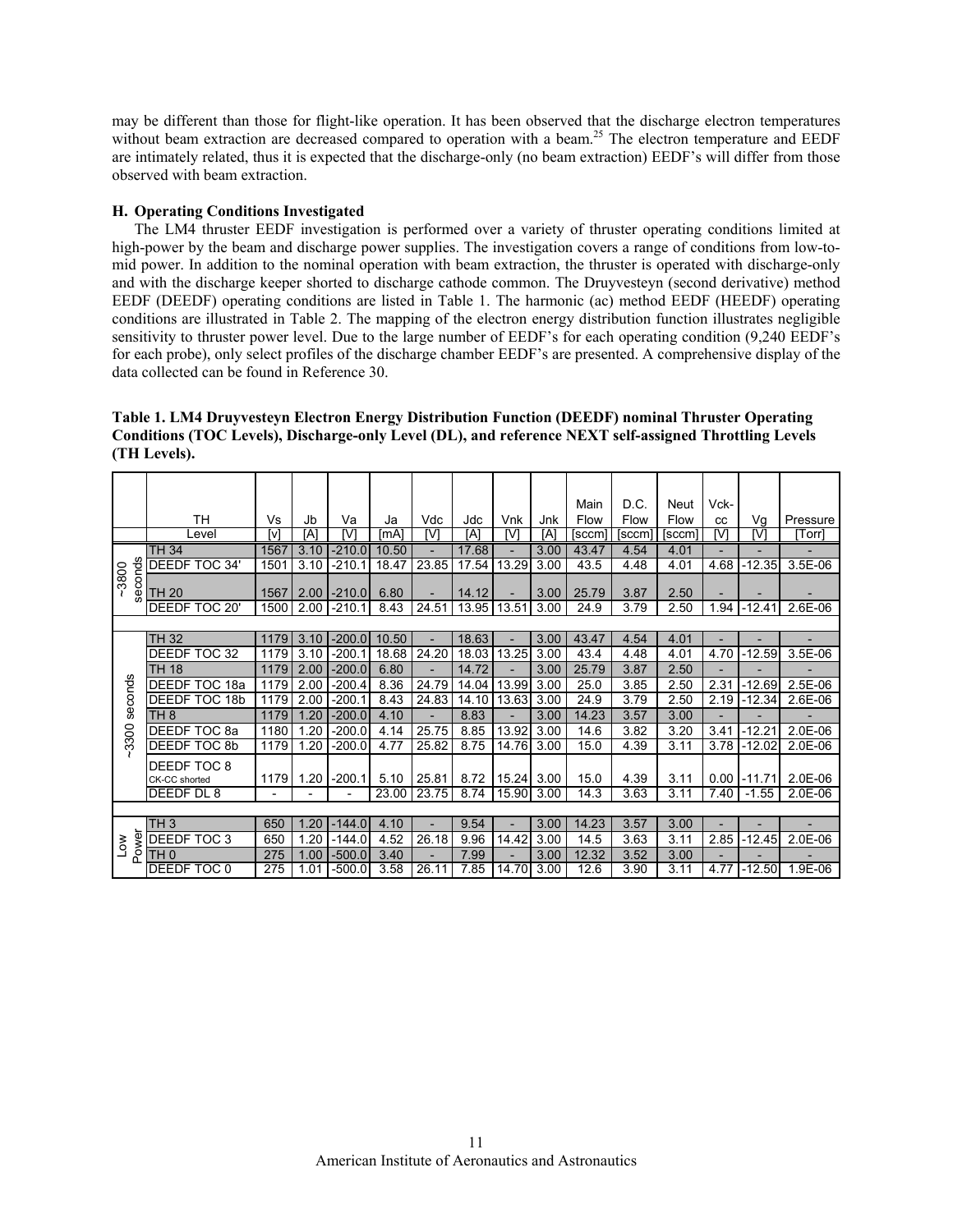|                    |                                    |                          |                          |                          |       |                          |       |       |      | Main   | D.C.   | Neut   | Vck-                     |         |           |
|--------------------|------------------------------------|--------------------------|--------------------------|--------------------------|-------|--------------------------|-------|-------|------|--------|--------|--------|--------------------------|---------|-----------|
|                    | TН                                 | Vs                       | Jb                       | Va                       | Ja    | Vdc                      | Jdc   | Vnk   | Jnk  | Flow   | Flow   | Flow   | CC                       | Vg      | Pressure  |
|                    | Level                              | [v]                      | [A]                      | IV1                      | [mA]  | ΓV1                      | [A]   | ſ۷1   | [A]  | [sccm] | [sccm] | [sccm] | M                        | M       | ˈTorr]    |
| seconds<br>$-3800$ | <b>ITH 34</b>                      | 1567                     | 3.10                     | $-210.0$                 | 10.50 | ۰                        | 17.68 | ٠     | 3.00 | 43.47  | 4.54   | 4.01   | $\overline{\phantom{0}}$ |         |           |
|                    | HEEDF DL 34'                       | $\overline{\phantom{0}}$ | $\overline{\phantom{0}}$ | $\overline{\phantom{0}}$ | 38.70 | 22.44                    | 17.59 | 16.08 | 3.00 | 37.9   | 4.31   | 4.01   | 6.25                     | $-0.68$ | 3.1E-06   |
|                    | HEEDF DL 34'<br>CK-CC shorted      | $\overline{\phantom{a}}$ | ۰                        |                          | 42.00 | 22.35                    | 17.58 | 15.44 | 3.00 | 37.9   | 4.31   | 4.01   | $\overline{\phantom{a}}$ | $-0.88$ | 3.1E-06   |
|                    |                                    |                          |                          |                          |       |                          |       |       |      |        |        |        |                          |         |           |
| seconds<br>$-3300$ | <b>TH 18</b>                       | 1179                     | 2.00                     | $-200.0$                 | 6.80  |                          | 14.72 |       | 3.00 | 25.79  | 3.87   | 2.50   | ٠                        |         |           |
|                    | HEEDF DL 18                        | $\overline{\phantom{0}}$ | ۰                        | ٠                        | 29.00 | 22.80                    | 14.01 | 18.02 | 3.00 | 21.1   | 3.58   | 2.50   | 6.42                     | $-0.88$ | $2.1E-06$ |
|                    | TH <sub>8</sub>                    | 1179                     | 1.20                     | $-200.0$                 | 4.10  | $\overline{\phantom{0}}$ | 8.83  | ٠     | 3.00 | 14.23  | 3.57   | 3.00   | ٠                        |         |           |
|                    | HEEDF DL 8                         | $\overline{\phantom{0}}$ | -                        | ٠                        | 21.70 | 24.02                    | 9.09  | 16.77 | 3.00 | 15.0   | 4.32   | 3.11   | 7.40                     | $-0.34$ | 1.9E-06   |
|                    | <b>HEEDF DL 8</b><br>CK-CC shorted | $\overline{\phantom{0}}$ |                          |                          | 23.62 | 24.00                    | 9.10  | 16.71 | 3.00 | 15.0   | 4.32   | 3.11   | $\overline{\phantom{a}}$ | $-0.23$ | 1.9E-06   |
|                    |                                    |                          |                          |                          |       |                          |       |       |      |        |        |        |                          |         |           |
| γοη                | <b>PONEEI</b>                      | 275                      | 1.00                     | $-500.0$                 | 3.40  |                          | 7.99  | ٠     | 3.00 | 12.32  | 3.52   | 3.00   | ٠                        |         |           |
|                    | HEEDF DL 0                         |                          |                          |                          | 41.50 | 25.00                    | 7.46  | 16.40 | 3.00 | 13.2   | 4.33   | 3.11   | 8.56                     | $-0.83$ | 1.8E-06   |

**Table 2. LM4 Harmonic Electron Energy Distribution Function (HEEDF) nominal Discharge-only Levels (DL) and reference NEXT self-assigned Throttling Levels (TH Levels).** 

# **V. Results**

Electron energy distribution functions are presented over a range of spatial locations in the discharge chamber of the LM4 thruster. The EEDF's are displayed as a function of bias voltage with respect to discharge cathode common. As a result, the right side of the figures, with potentials near the local plasma potential, corresponds to "cool" electrons. The crossing of the horizontal axis, on right side of the EEDF plots, corresponds to the local plasma potential and therefore shifts as a function of spatial locations. The plasma potential data are determined at each spatial location from floating emissive probe results for equivalent thruster operation.<sup>26</sup> The plasma potential mappings indicate a low-potential cathode plume and a high-potential bulk discharge plasma with a double layer potential gradient structure transitioning between the two regions. The left hand side of the EEDF's corresponds to the "hot" electrons. The reader should keep in mind that the horizontal axis of the EEDF from right to left corresponds to increasing electron kinetic energy. A schematic legend to read the EEDF's is illustrated in Figure 9.



**Figure 9. Electron energy distribution function (EEDF) schematic relating the EEDF bias voltage to electron kinetic energy.**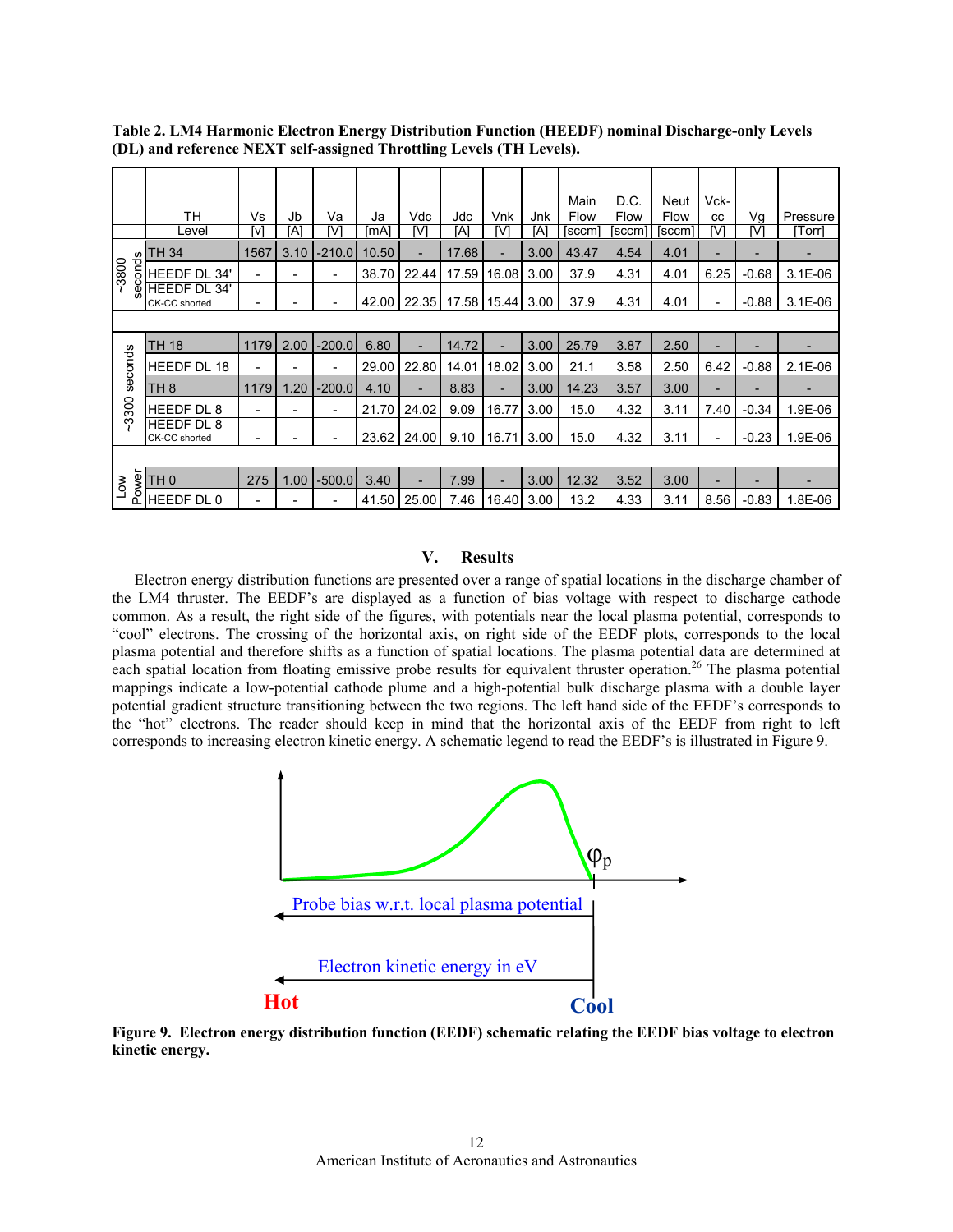## **A. Druyvesteyn (Second Derivative) Method EEDF's**

The application of the Druyvesteyn method provides a technique to measure EEDF's near the DCA with beam extraction. The resultant EEDF's from the Druyvesteyn method are illustrated in Figures 10, 11, and 13. The EEDF's are plotted as a function of position and are grouped by either constant radial location (indicating the EEDF evolution as progressing downstream in the axial direction) or for constant axial location (indicating the EEDF evolution with increasing distance from DCA centerline). The latter serves as a more interesting representation since the plasma potential gradients are larger in the radial direction and will illustrate the EEDF evolution across the double layer potential gradient. The data are similar for all operating conditions with beam extraction and therefore only one condition is illustrated in Figure 11. Similarly, the EEDF's without beam extraction are similar and are represented by Figure 10. The EEDF data illustrated in Figure 11 are also shown in Figure 14 displayed in grouping of constant radial location.

# *1. Beam Extraction*

The EEDF's measured with beam extraction are illustrated in Figure 11. Near the DCA, inside the cathode plume, the EEDF's are single-hump distributions at peak energies of  $3 - 10$  volts with respect to the local plasma potential in this region. Along centerline, in the cathode plume, axial acceleration of electrons is evident as the distributions become more broad with peak voltages at higher energy. The EEDF's transition from a single-hump to a plateau or double-hump distribution radially through the spatial region of the double layer potential gradient. This results from the acceleration of electrons across the double layer gradient. Outside the double layer, in the main discharge plasma, the two-hump and plateau EEDF's quickly become thermalized. The resultant main discharge plasma EEDF is a single-hump with a noticeable high-energy tail. The trends observed in the EEDF measurement are supported by the plasma potential mappings in the LM4 thruster in which a gradual axial potential gradient and abrupt radial gradient are observed.<sup>26</sup>

For the near-optics probe, most of the EEDF's are characterized by a single-hump with a gradual drop off towards higher energies. This may be due to the evolution of the EEDF from a single-hump distribution in which the higher-energy electrons in the main discharge are able to overcome the double layer gradient. As they proceed through the double layer, they lose some of their energy contributing to the large hump near the local plasma potential. In some cases, a double-hump distribution is noticeable illustrating this effect.

# *2. Discharge-Only Operation*

The EEDF's measured without beam extraction are illustrated in Figure 10. Inside the discharge cathode plume, the EEDF's are single-hump distributions with peak energies of  $5 - 8$  eV with respect to the local plasma potential. As the EEDF's evolve with the transition through the double layer gradient (also observed in plasma potential mappings without a beam) the single-hump distributions shift with the corresponding increase in local plasma potential and broaden. Near the DCA across the double layer, there are no double-hump distributions observed. Outside the double layer, in the bulk discharge plasma, a single-hump distribution with a high-energy tail is observed.

#### *3. Beam Effects*

Comparison of Figures 10 and 11 illustrate the effect of beam extraction on the EEDF's and therefore will bring to light the changes in electron temperature observed with/without beam extraction in previous Langmuir probe testing in the LM4 thruster.<sup>25</sup> When a beam is extracted, the high-energy tail of the EEDF's across and outside of the double layer are more broad. This may result from the higher discharge voltage oscillations with a beam driving a fluctuating double layer leading to a more broad range of electron energies. The electrons gain a more distributed range of energies when passing through the double layer (acceleration and deceleration for the corresponding electron species) if it is fluctuating leading to an effective increase in the measured electron temperature. It is not understood why the near-DCA double-hump distribution is not observed in discharge-only operation since potential structures exist to accelerate electrons across the double layer. Near the ion optics, similar EEDF's are measured for discharge-only operation compared to beam extraction EEDF's.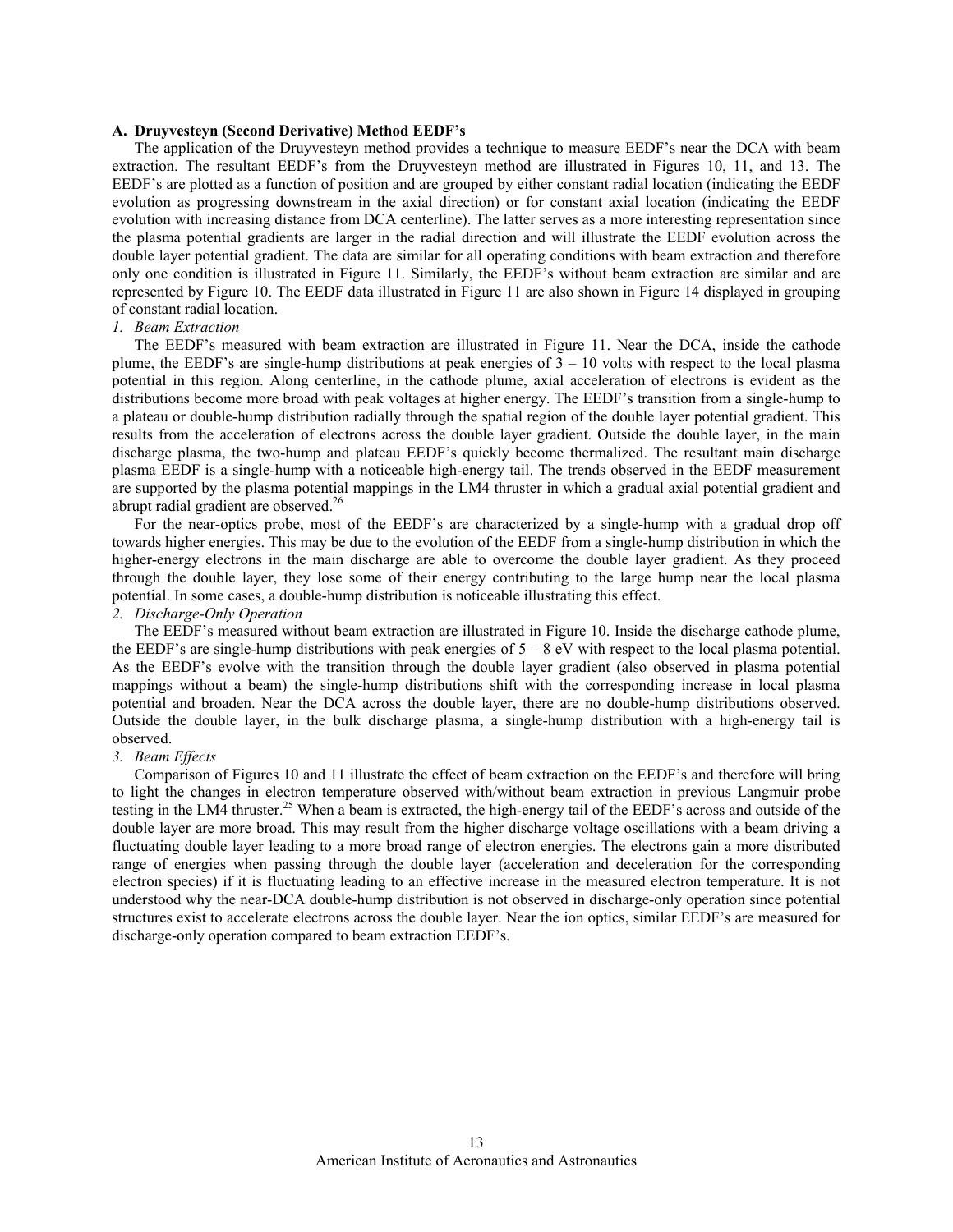

**Figure 10. EEDF's for various spatial locations as a function of probe bias voltage with respect to cathode common at DEEDF DL 8.**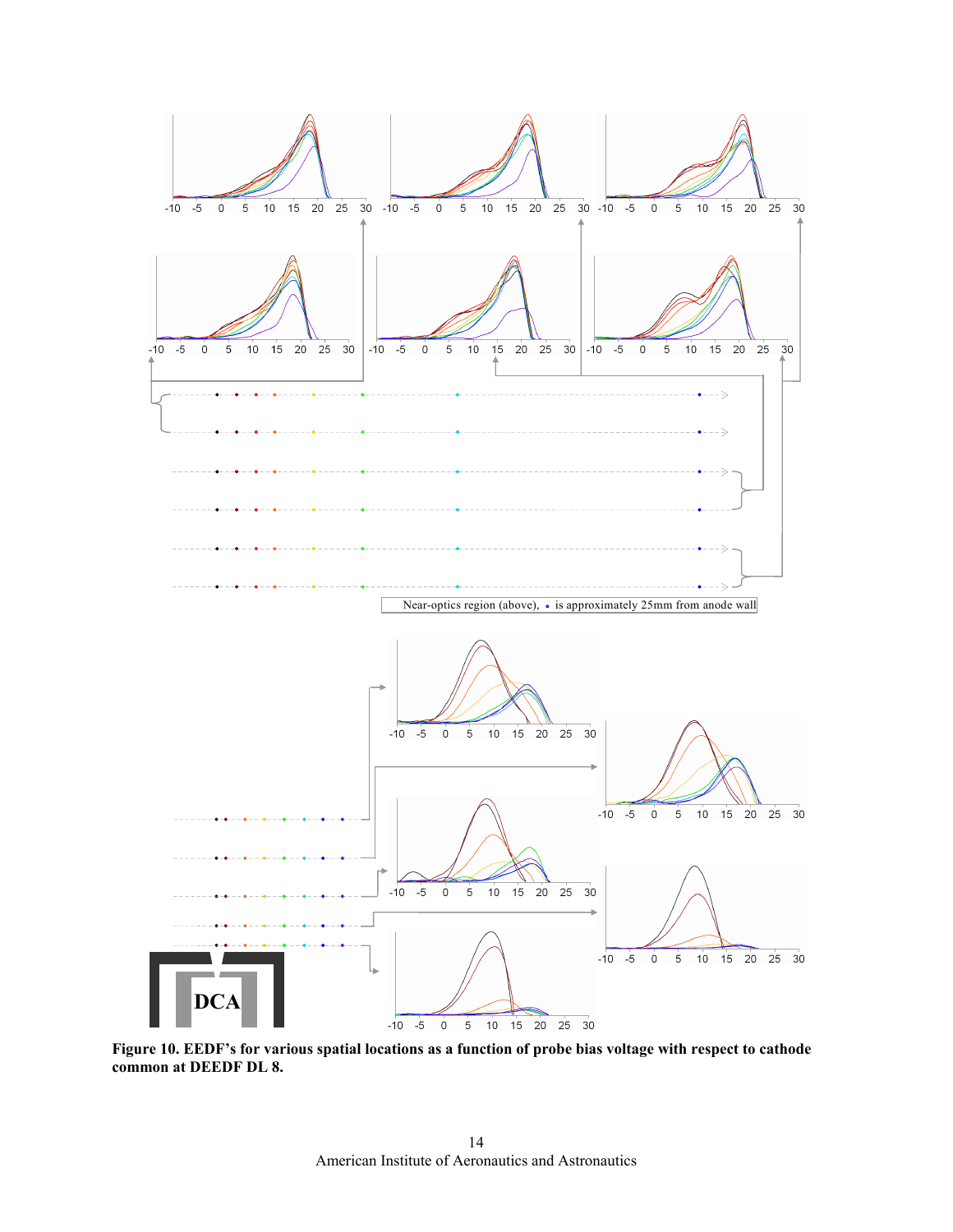

**Figure 11. EEDF's for various spatial locations as a function of probe bias voltage with respect to cathode common at DEEDF TOC 34'.**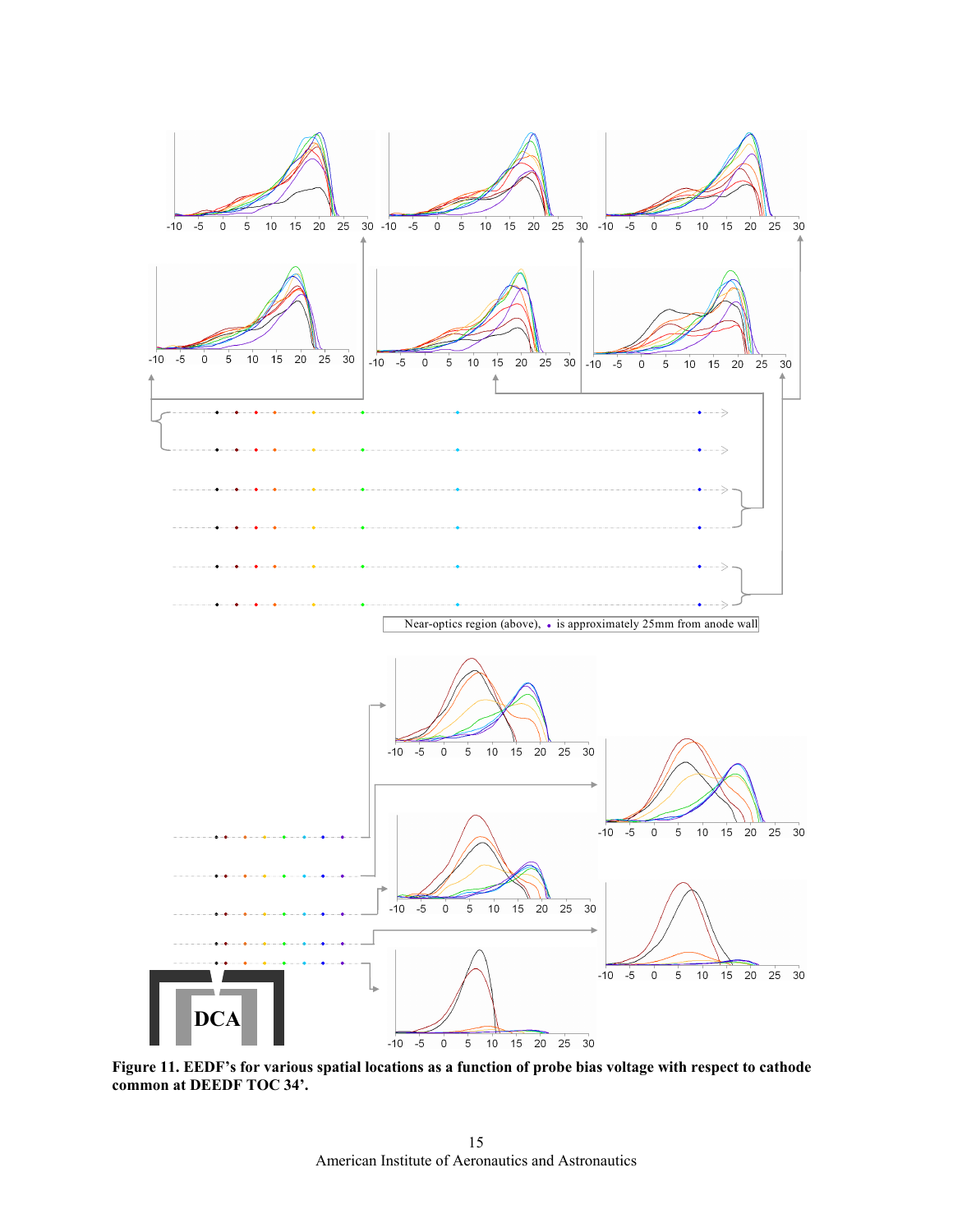### **B. Harmonic Method EEDF's**

Electron energy distribution functions (EEDF's) are measured near the DCA for a variety of operating conditions. The harmonic method does not rely on a numeric derivative, which can introduce error when differentiating. One of the drawbacks of the harmonic setup is that in order to get a measurable signal, the amplitude of the high-frequency sin wave was increased to 4 volts pk-pk. This will tend to smooth out the measured distribution, removing features that are smaller, in width, than 2 volts.

Another drawback is that the harmonic method is applied to thruster operation without a beam. The large number of electronics prevented floating all the equipment in a safe manner. In comparing the results from the Druyvesteyn method, illustrated in Figure 10 and Figure 11, the extraction of a beam has definite shape and broadening effects on the measured EEDF's. In spite of this change, the harmonic EEDF's are useful to verify the Druyvesteyn method EEDF's (and smoothing routine) as it is possible to compare the EEDF's without beam extraction near-DCA from the Druyvesteyn method to those obtained form the harmonic method.

The harmonic method EEDF's are similar for all discharge-only operating conditions investigated and therefore one mapping is illustrated in Figure 12. There is a single-hump distribution inside the discharge cathode plume. Moving in the radial direction, the single-hump shifts with the increase of local plasma potential, but becomes more broad, still extending to high-energy. The broadening creates a high-energy tail.

For equivalent spatial locations inside the discharge chamber, the Druyvesteyn method EEDF's are comparable to those measured by the harmonic method verifying both techniques, Figures 12 and 13. Again, the EEDF's inside the cathode plume are single hump distribution with a peak energy approximately  $5 - 8$  volts with respect to local plasma potential.



**Figure 12. LM4 HEEDF DL 34' illustrating the electron energy distributions as a function of bias voltage. Each plot represents various radial spatial locations at the same axial distance from the DCA.**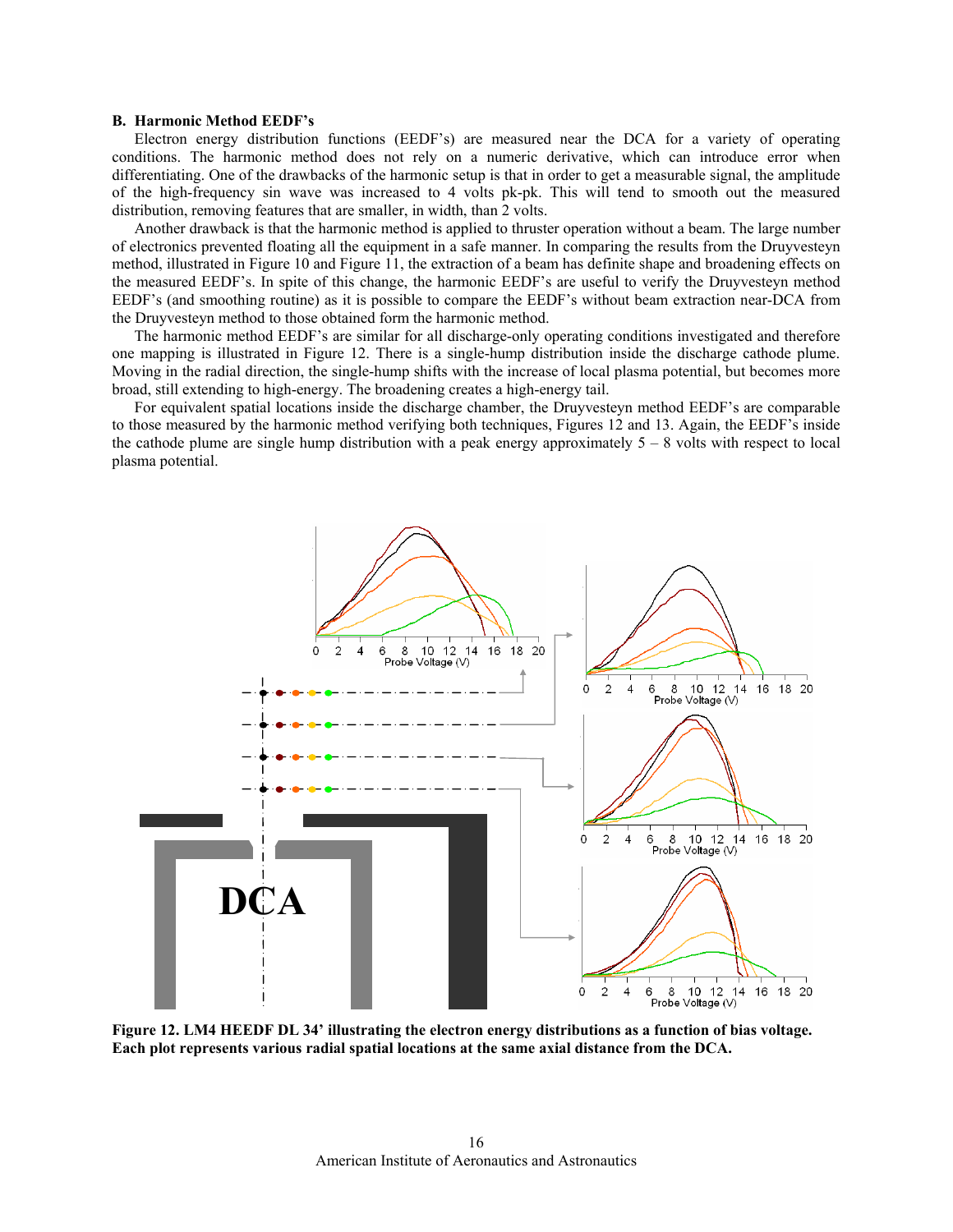

**Figure 13. EEDF's for various spatial locations as a function of probe bias voltage with respect to cathode common at DEEDF DL 8.** 

# **VI. Discussion**

In parallel investigations, it is found that the plasma parameter mappings closely follow the magnetic field streamlines. The high-density cathode plume is established by an axial magnetic field near the DCA.<sup>25,26,30</sup> As illustrated in plasma potential measurements, the magnetic field that confines the electrons to a narrow plume establishes a free-standing double layer potential gradient.<sup>26</sup> The double layer gradient enhances radial electron motion across the largely axial magnetic field by electrostatically accelerating electrons from the DCA plume towards the bulk discharge plasma. The electron temperature contours illustrate a discharge cathode plume where low electron temperatures exist  $(2 - 4 \text{ eV})^{25}$  Outside of this plume, the electron temperature gradually increases by a few volts to the bulk discharge electron temperatures of 4 to  $7$  eV.<sup>25</sup> The electron temperature assumes a Maxwellian distribution. The potential gradient structure, i.e. double layer, accelerates electrons from the discharge plume to the bulk plasma resulting in an increase in the electron temperature. This is supported by analysis of the electron energy distribution functions inside the LM4 discharge in the various discharge chamber regions: in the discharge cathode plume, across the double layer, and in the bulk discharge plasma. The elevated electron temperature through the double layer is reduced in the bulk discharge as the higher energy electrons become thermalized, though a highenergy tail remains.

The rise in electron temperature is tied to the potential gradients across the boundary between the cathode plume and bulk discharge plasma that accelerates electrons across the boundary thereby increasing their energy. The double layer potential profile also decelerates the high-energy electrons that overcome the potential gradient when moving from the appropriate discharge voltage bulk plasma to the low-potential cathode plume. This effectively replenishes the low-energy electrons in the discharge cathode plume confirmed in the analysis of the electron energy distribution functions. Axial acceleration of electrons is also observed, but to a lesser extend. This agrees well with the measured LM4 plasma potential data that indicates a gradual axial potential gradient and an abrupt radial potential gradient from the cathode plume to bulk discharge plasma.

The extraction of a beam results in a slight increase, of one or two eV when compared to data taken without beam extraction. This may be partially due to the increase in discharge voltage associated with beam extraction. The increase in the electron temperatures with beam extraction indicate the coupled nature of the beam and discharge cathodes implying that beam extraction is needed to accurately represent flight-like thruster operating conditions. Beam extraction tends to broaden the measured EEDF's towards higher energies.

Throughout the LM4 investigation, the effects of beam extraction are determined by turning off the high-voltage power supplies. The equivalent mass flow rates and discharge currents maintain equivalent number density profiles with and without a beam. The reduction in discharge voltage without a beam decreases the measured plasma potentials inside the discharge chamber. The electron temperatures with beam extraction are slightly higher in magnitude than the discharge-only values. Examination of the electron energy distribution functions (EEDF's) highlights more broad distributions as the reason for this electron temperature increase likely due to discharge voltage oscillations. From the LM4 equivalent mass flow approach and the 30-cm NSTAR equivalent discharge voltage approach, it is evident that the thruster must be operated at with beam extraction to encompass equivalent electron temperatures, number densities, and plasma potentials to flight conditions.<sup>23-26,30</sup> All of the discharge plasma parameters are important in describing the discharge plasma environment and therefore the DCA erosion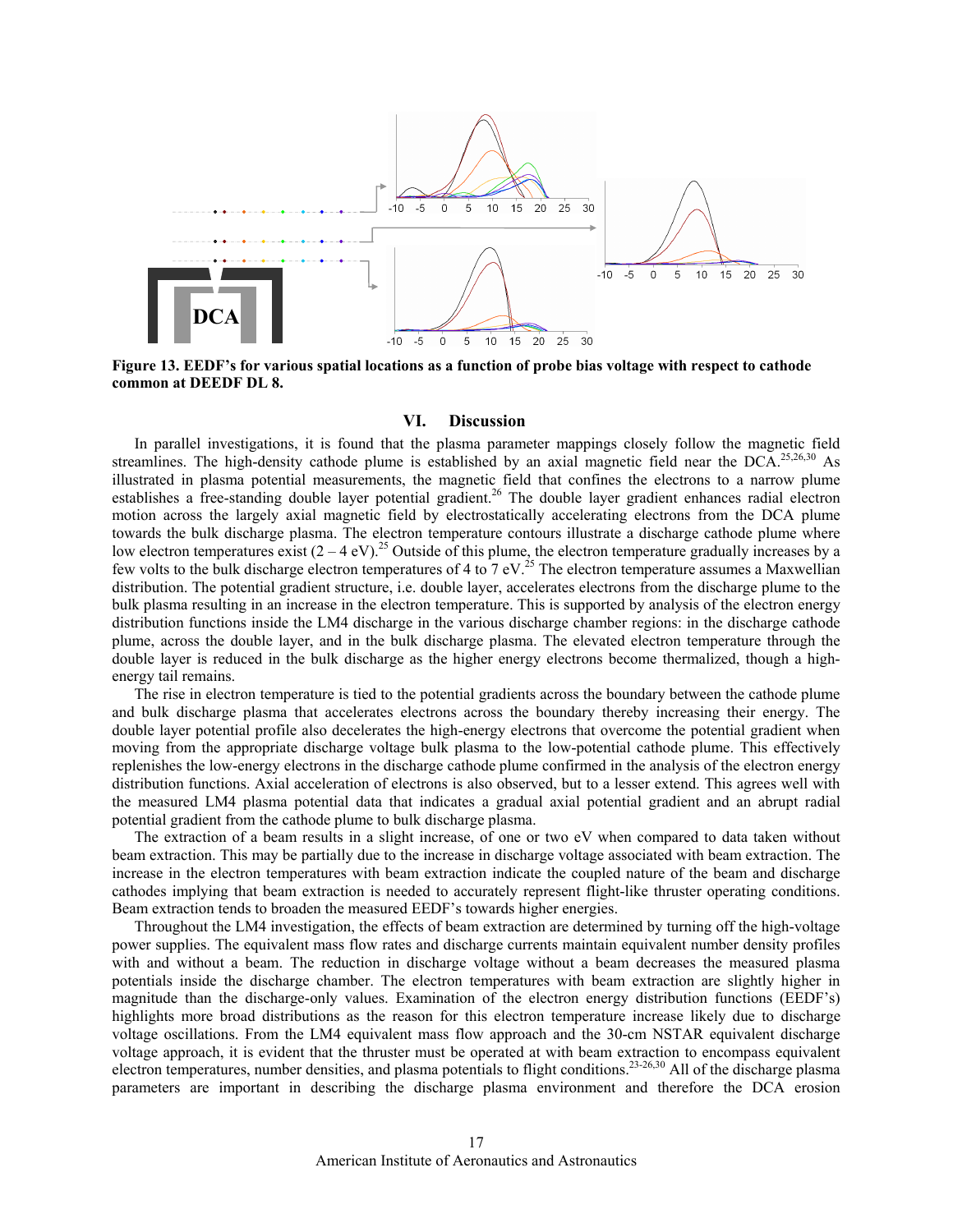mechanisms. The shorting of the discharge cathode keeper to cathode common does not have an effect on the measured EEDF's in the discharge plasma outside of the keeper sheath.

## **VII. Conclusions**

Two methods of mapping the electron energy distribution functions inside the discharge chamber of a 40-cm NEXT engine are demonstrated. The two methods illustrate EEDF's that are insensitive to thruster power level. The methods produce comparable results. Small differences can be attributed to operation with a beam for the Druyvesteyn method and without a beam for the harmonic method. The extraction of a beam broadens the EEDF's observed in the double layer transition region due to the increase in discharge voltage oscillations.

The harmonic method is used very close to the DCA, while the Druyvesteyn method (second derivative method) is employed over a much larger spatial domain. Both methods indicate electron energy distributions that are singlehump inside the discharge cathode plume. Across the double layer potential gradient with beam extraction, the EEDF's become stretched or plateau-like and for some cases a second-hump appears due to the accelerated electron population. The two-hump and plateau-like distributions result from radial acceleration of electrons across the freestanding double layer potential gradient that forms the transition from the low-potential cathode plume and the discharge voltage potential bulk discharge plasma. The two-hump distribution and stretched distributions are quickly thermalized outside of the double layer in the bulk discharge. The resultant bulk discharge distributions become a single-hump, but with a high-energy tail.

Without beam extraction, the EEDF's do not illustrate double-hump distributions in the double layer, but remain single-hump distributions. This indicated the coupled nature of the discharge plasma with the beam and the need for beam extraction to simulate actual flight conditions. Axial acceleration of electrons from the cathode plume to the bulk discharge plasma is observed, but to a lesser extent. This agrees with the smaller and more gradual axial potential gradient in the LM4 thruster compared to the radial potential gradient across the double layer. The electron temperature profiles in the discharge cathode plume are  $2 - 4$  eV and increase off-axis to  $4 - 7$  eV. This increase is caused by the acceleration of electrons across the double layer and is confirmed by the electron energy distribution measurements. Outside the off-axis maximum, the electron temperature decreases as the accelerated ions are thermalized.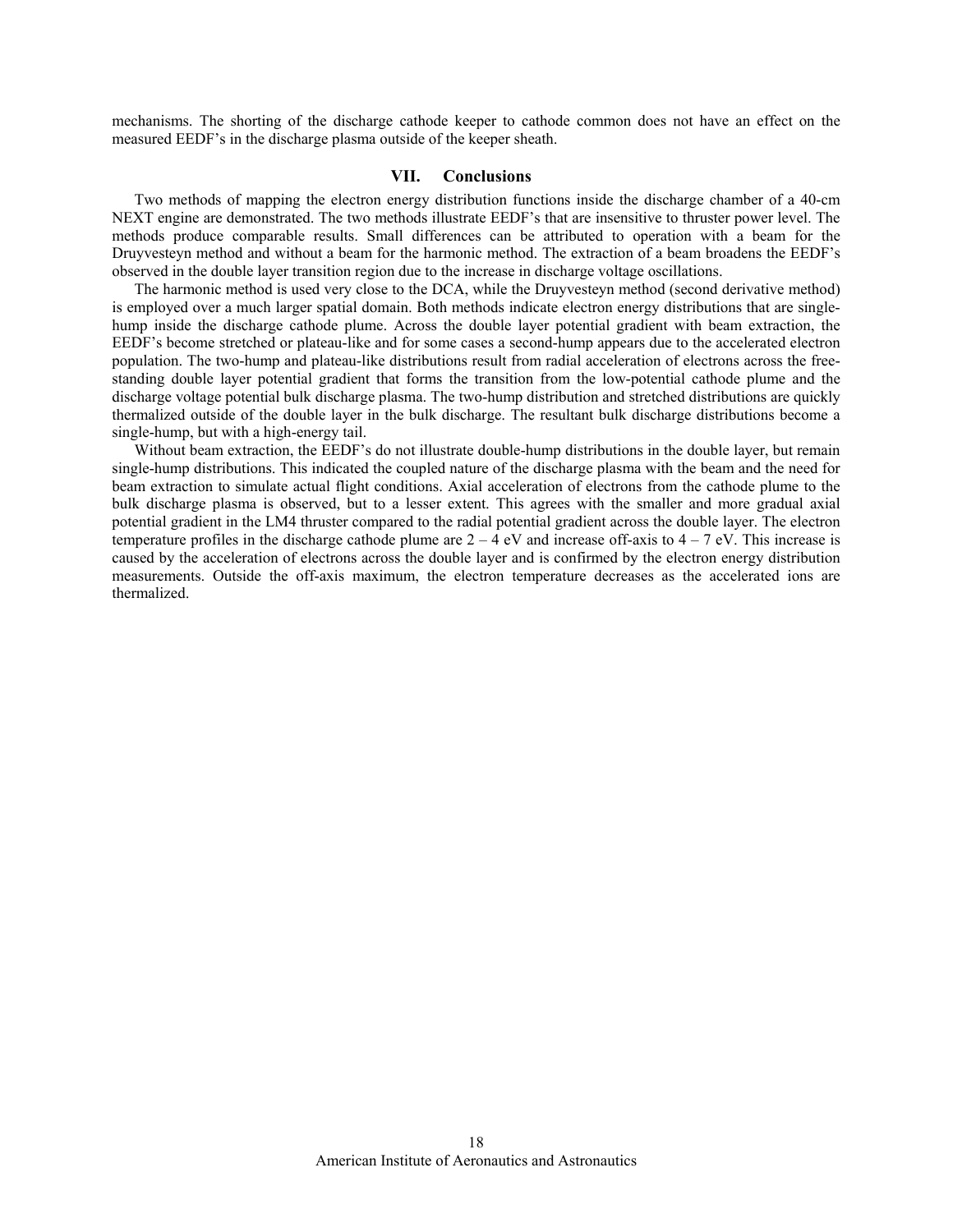

**Figure 14. EEDF's for various spatial locations as a function of probe bias voltage with respect to cathode common at DEEDF TOC 34'.**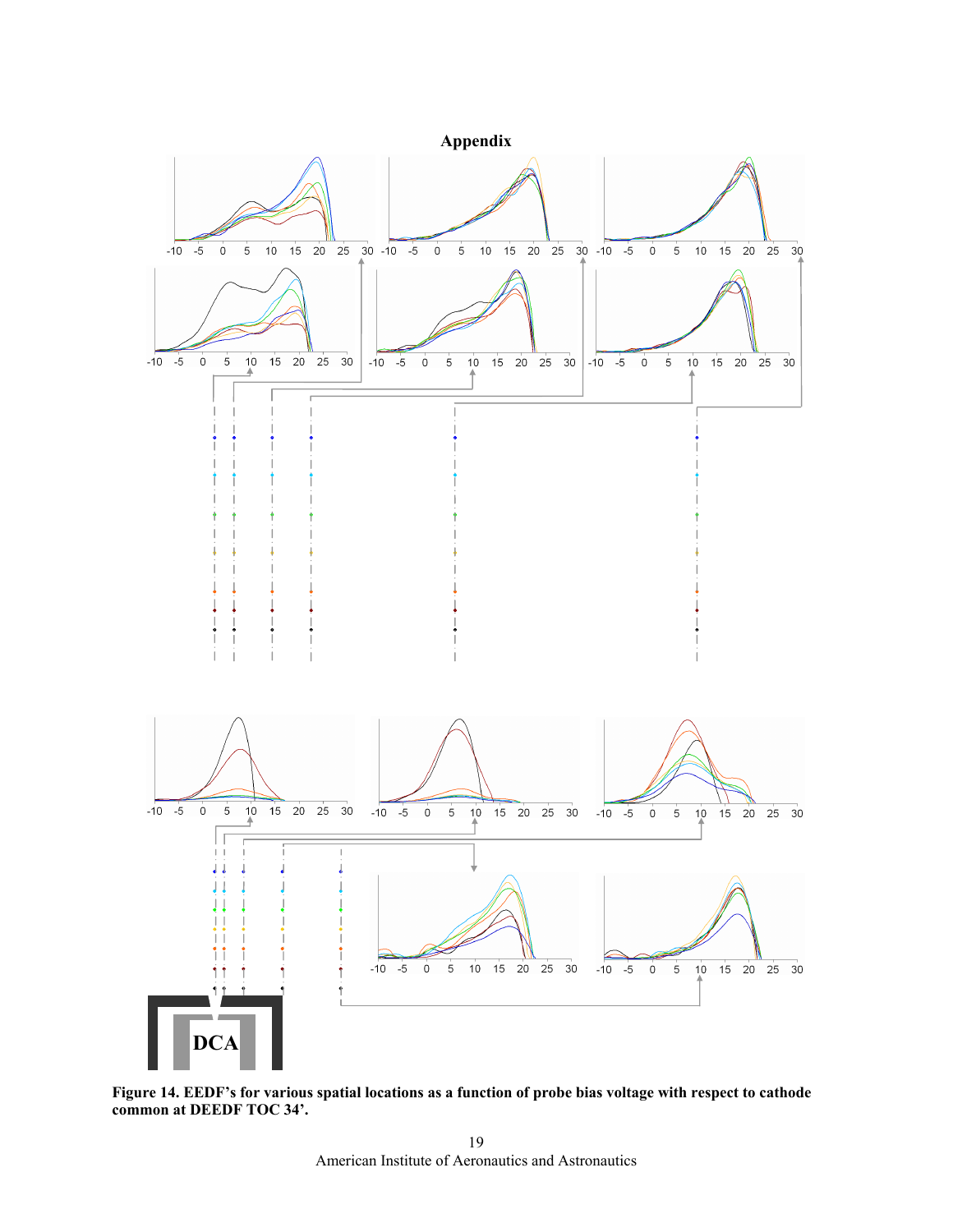## **Acknowledgments**

We would like to thank Mr. Michael Patterson of the NASA Glenn Research Center (GRC) for the financial support of this research through research grant NAG3-2216 and for use of government equipment. We would like to acknowledge Dr. John Foster (grant monitor) and Dr. George Williams who have been principal contacts at NASA GRC. We would also like to thank the technicians at NASA GRC, Terry Larrow at the University of Michigan, and Bob Roman who assisted in building the LM4 thruster.

# **References**

<sup>1</sup>Choueiri, E. Y., "A Critical History of Electric Propulsion: The First 50 Years (1906 - 1956)," Journal of Propulsion and Power, Vol. 20, No. 2, pp. 193-203, March-April 2004. 2

Polk, J. E., Kakuda, R. Y., Anderson, J. R., Brophy, J. R., Rawlin, V. K., Patterson, M. J., Sovey, J. S. and Hamley, J., "Performance of the NSTAR Ion Propulsion System on the Deep Space One Mission," AIAA-2001-0965, *39th AIAA Aerospace Sciences Meeting and Exhibit Joint Propulsion Conference*, Reno, NV, January 8-11, 2001.

Sengupta, A., Brophy, J. R. and Goodfellow, K. D., "Status of the Extended Life Test of the Deep Space 1 Flight Spare Ion Engine after 30,352 Hours of Operation," AIAA-2003-4558, *39th AIAA / ASME / SAE / ASEE Joint Propulsion Conference*, Huntsville, AL, July 20-23, 2003. 4

Patterson, M. J., Rawlin, V. K., Sovey, J. S., Kussmaul, M. and Parkes, J., "2.3 kW Ion Thruster Wear Test," AIAA-1995- 2516, *31st AIAA / ASME / SAE / ASEE Joint Propulsion Conference*, San Diego, CA, July 10-12. 5

<sup>5</sup>Polk, J. E., Patterson, M. J., Brophy, J. R., Rawlin, V. K., Sovey, J. S., Myers, R. M., Blandino, J. J., Goodfellow, K. D. and Garner, C. E., "A 1000 Hour Wear Test of the NASA NSTAR Ion Thruster," AIAA-1996-2784, *32nd AIAA / ASME / SAE / ASEE Joint Propulsion Conference*, Lake Buena Vista, FL, July 1-3. 6

Polk, J. E., Anderson, J. R., Brophy, J. R., Rawlin, V. K., Patterson, M. J., Sovey, J. S. and Hamley, J., "An overview of the results from an 8200 hour wear test of the NSTAR ion thruster," AIAA-1999-2446, *35th AIAA / ASME / SAE / ASEE Joint Propulsion Conference*, Los Angeles, California, June 20-24, 1999.

Polk, J. E., Anderson, J. R., Brophy, J. R., Rawlin, V. K., Patterson, M. J. and Sovey, J. S., "The Effect of Engine Wear on Performance in the NSTAR 8000 Hour Ion Engine Endurance Test," AIAA-1997-0869, *33rd AIAA / ASME / SAE / ASEE Joint Propulsion Conference*, Seattle, WA, July 6-9.

Oleson, S.Katz, I., "Electric Propulsion for Project Prometheus," AIAA-2003-5279, *39th AIAA / ASME / SAE / ASEE Joint Propulsion Conference*, Huntsville, AL, July 20-23, 2003.

<sup>9</sup>Oleson, S. R., "Electric Propulsion Technology Development for the Jupiter Icy Moons Orbiter Project," AIAA-2004-3449,

40th AIAA / ASME / SAE / ASEE Joint Propulsion Conference, Fort Lauderdale, Florida, July 11-14, 2004.<br><sup>10</sup>Cupples, M., Coverstone, V. and Woo, B., "Application of Solar Electric Propulsion to a Comet Surface Sample Return

 $^{11}$ Oh, D., Benson, S., Witzberger, K. and Cupples, M., "Deep Space Mission Applications for NEXT: NASA's Evolutionary Xenon Thruster," AIAA-2004-3806, *40th AIAA / ASME / SAE / ASEE Joint Propulsion Conference*, Fort Lauderdale, FL, July

11-14. 12Benson, S.Patterson, M. J., "Development status of NEXT: NASA's evolutionary xenon thruster," IEPC-03-0288, *28th International Electric Propulsion Conference*, Toulouse, France, March 17-21, 2003.<br><sup>13</sup>Williams, G. J., Smith, T. B. and Gallimore, A. D., "30 cm Ion Thruster Discharge Cathode Erosion," IEPC-01-306, 27th

*International Electric Propulsion Conference*, Pasadena, CA, October 15-19, 2001.<br><sup>14</sup>Williams, G. J., Smith, T. B., Patrick, T. A. and Gallimore, A. D., "Characterization of the FMT-2 discharge cathode<br>plume," IEPC-99-10

<sup>15</sup>Farnell, C. C., Williams, J. D. and Wilbur, P. J., "Characteristics of energetic ions emitted from hollow cathodes," IEPC-03-072, 28th International Electric Propulsion Conference, Toulouse, France, March 17-21, 2003.

<sup>16</sup>Foster, J. E.Patterson, M. J., "Plasma emission characteristics from a high current hollow cathode in an ion thruster discharge chamber," AIAA-2002-4102, *38th AIAA / ASME / SAE / ASEE Joint Propulsion Conference*, Indianapolis, IN, July 7- 10, 2002.<br><sup>17</sup>Foster, J. E.Patterson, M. J., "Characterization of Downstream Ion Energy Distributions from a High Current Hollow

Cathode in a Ring Cusp Discharge Chamber," AIAA-2003-4865, *39th AIAA / ASME / SAE / ASEE Joint Propulsion Conference*,

Huntsville, AL, July 20-23, 2003.<br><sup>18</sup>Foster, J. E., Soulas, G. C. and Patterson, M. J., "Plume and Discharge Plasma Measurements of an NSTAR-type Ion<br>thruster," AIAA-2000-3812, 36th AIAA / ASME / SAE / ASEE Joint Propulsi

<sup>19</sup>Sengupta, A., Goebel, D. M., Fitzgerald, D., Owens, A., Tynan, G. and Doerner, R., "Experimentally Determined Neutral Density and Plasma Parameters in a 30 cm Ion Engine," AIAA-2004-3613, *40th AIAA / ASME / SAE / ASEE Joint Propulsion* 

*Conference*, Fort Lauderdale, FL, July 11-14, 2004.<br><sup>20</sup>Goebel, D. M., Jameson, K. K., Watkins, R. M. and Katz, I., "Hollow Cathode and Keeper-Region Plasma Measurements using Ultra-Fast Miniature Scanning Probes," AIAA-2004-3430, *40th AIAA / ASME / SAE / ASEE Joint Propulsion Conference*, Fort Lauderdale, FL, July 11-14, 2004.